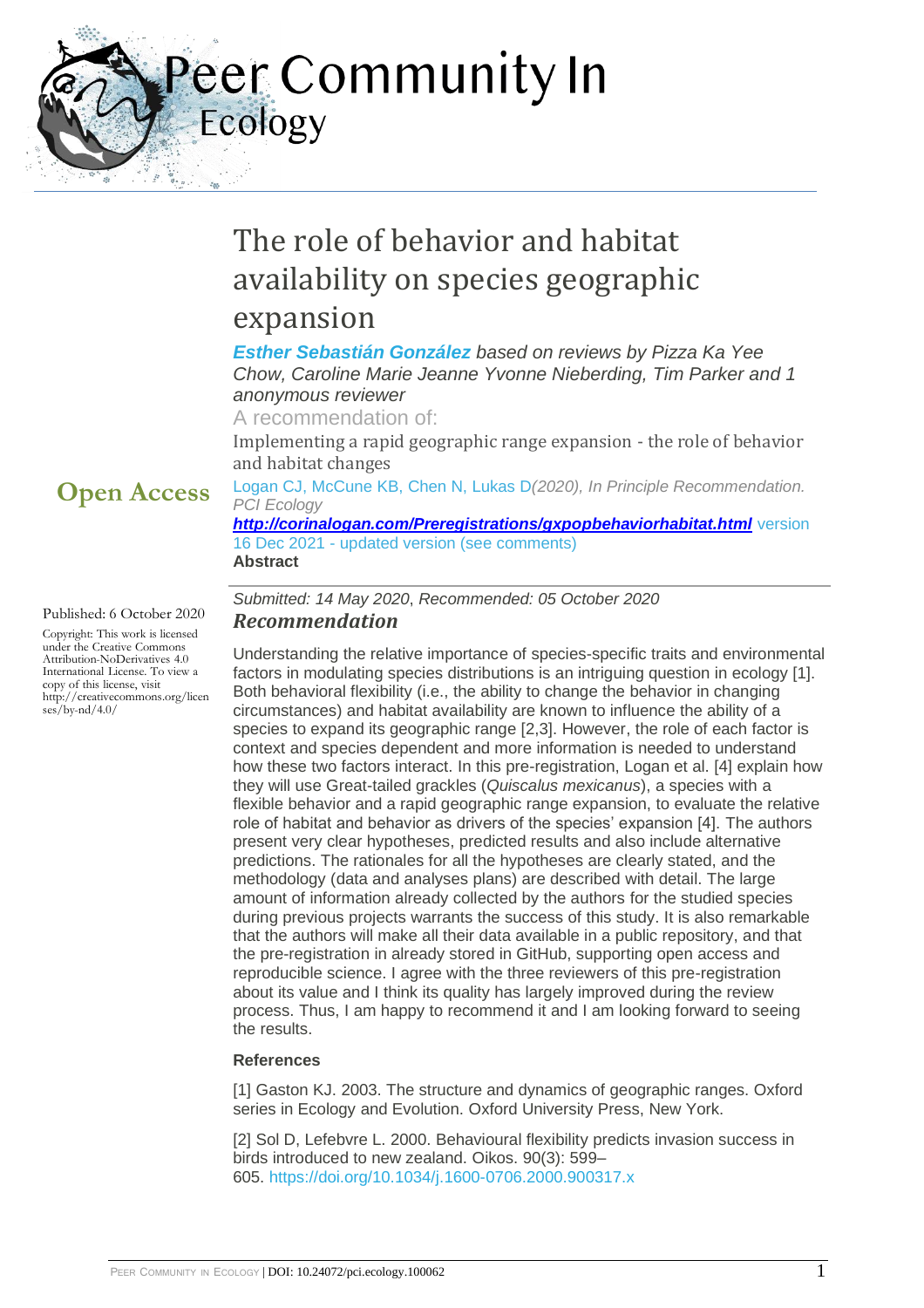

[3] Hanski I, Gilpin M. 1991. Metapopulation dynamics: Brief history and conceptual domain. Biological journal of the Linnean Society. 42(1-2): 3–16. [https://doi.org/10.1111/j.1095-](https://doi.org/10.1111/j.1095-8312.1991.tb00548.x) [8312.1991.tb00548.x](https://doi.org/10.1111/j.1095-8312.1991.tb00548.x)

[4] Logan CJ, McCune KB, Chen N, Lukas D. 2020. Implementing a rapid geographic range expansion - the role of behavior and habitat changes

[\(http://corinalogan.com/Preregistrations/gxpopbehaviorhabitat.html\)](http://corinalogan.com/Preregistrations/gxpopbehaviorhabitat.html) In principle acceptance by PCI Ecology of the version on 16 Dec

2021 [https://github.com/corinalogan/grackles/blob/0fb956040a34986902a384a1d8355de65010effd/](https://github.com/corinalogan/grackles/blob/0fb956040a34986902a384a1d8355de65010effd/Files/Preregistrations/gxpopbehaviorhabitat.Rmd) [Files/Preregistrations/gxpopbehaviorhabitat.Rmd.](https://github.com/corinalogan/grackles/blob/0fb956040a34986902a384a1d8355de65010effd/Files/Preregistrations/gxpopbehaviorhabitat.Rmd)

**Reviews**

### *Author's Reply*

Dear Dr.'s González, Nieberding, Parker, and an anonymous reviewer, We are so glad that you thought we did a good job with the revision! Indeed, all of your comments so greatly improved our manuscript! We are happy to make the final revision and prepare it for in principle recommendation. We revised our preregistration at http://corinalogan.com/Preregistrations/gxpopbehaviorhabitat.html, and we responded to your two comments below. Note that the version-tracked version of this preregistration is in rmarkdown at GitHub: https://github.com/corinalogan/grackles/blob/master/Files/Preregistrations/gxpopbehaviorhabitat.Rm d. In case you want to see the history of track changes for this document at GitHub, click the link, then click the "History" button (right near top). From there, you can scroll through our comments on what was changed for each save event, and, if you want to see exactly what was changed, click on the text that describes the change and it will show you the text that was replaced (in red) next to the new text (in green). Thank you very much for your time! Sincerely, Corina, Kelsey, Alexis, Nancy, and Dieter \*\*Reviewed by Caroline Marie Jeanne Yvonne Nieberding, 2020-09-18 07:44\*\* \*\*Comment 1:\*\* Review 2 of revised version of manuscript by Logan et al "Implementing a rapid geographic range expansion - the role of behavior and habitat changes" submitted to PCI Ecology I would like to congratulate the authors for revising so thoroughly their manuscript, and I have no further comments or concerns after reading the responses to referees and revised manuscript. Except for one useful "detail" regarding comment and response 39: in fact, the actual original paper showing that learning is costly was by Mery and Kawecky in Science in 2005. Using experimental evolution on learning for oviposition in flies, they showed that learning induced a reduction in offspring production and in survival, as far as I remember. Best wishes for collecting sufficient data, CN. \*\*Response 1:\*\* Thank you so much for your help and for your congratulations on our revision! Thank you also for highlighting the impact of the Mery and Kawecki (2005) article. We added new sentences to the end of the paragraph to incorporate this key example: Prediction 1 > Alternative 1: "Both of these alternatives assume that learning is costly [e.g., @mery2005cost], therefore individuals avoid it if they can. In the first case, individuals might not need to rely much on learning because they are attending to familiar cues across their range, therefore they only need to learn where in this new space space these cues are located. In the second case, individual learning that the founding individuals needed to rely on to move into this new space could have been lost due to potential pressure to reduce this investment as soon as possible after moving to a new location." \*\*Reviewed by anonymous reviewer, 2020-10-02 15:56\*\* \*\*Comment 2:\*\* Thank you for inviting me to review this revised pre-print manuscript. I think the authors did a great job in the revision – the investigation goal presented in the Introduction is clearer than the previous version, the information presented in the current revision is also consistent with the goal of the investigation. I understand that there are many areas to be explored in the study, but the authors have addressed my previous comments and concerns appropriately. Hence, there is no major issue to be raised. \*\*Response 2:\*\* We are so glad you think this version is clearer and more consistent. Thank you very much for your help! \*\*Reviewed by Tim Parker, 2020-09-18 18:34\*\* \*\*Comment 3:\*\* This pre-registration draft is a plan for studying range expansion in great-tailed grackles. The authors present clear questions and predictions, and detailed analysis plans. This is an appropriate pre-registration. This authors of this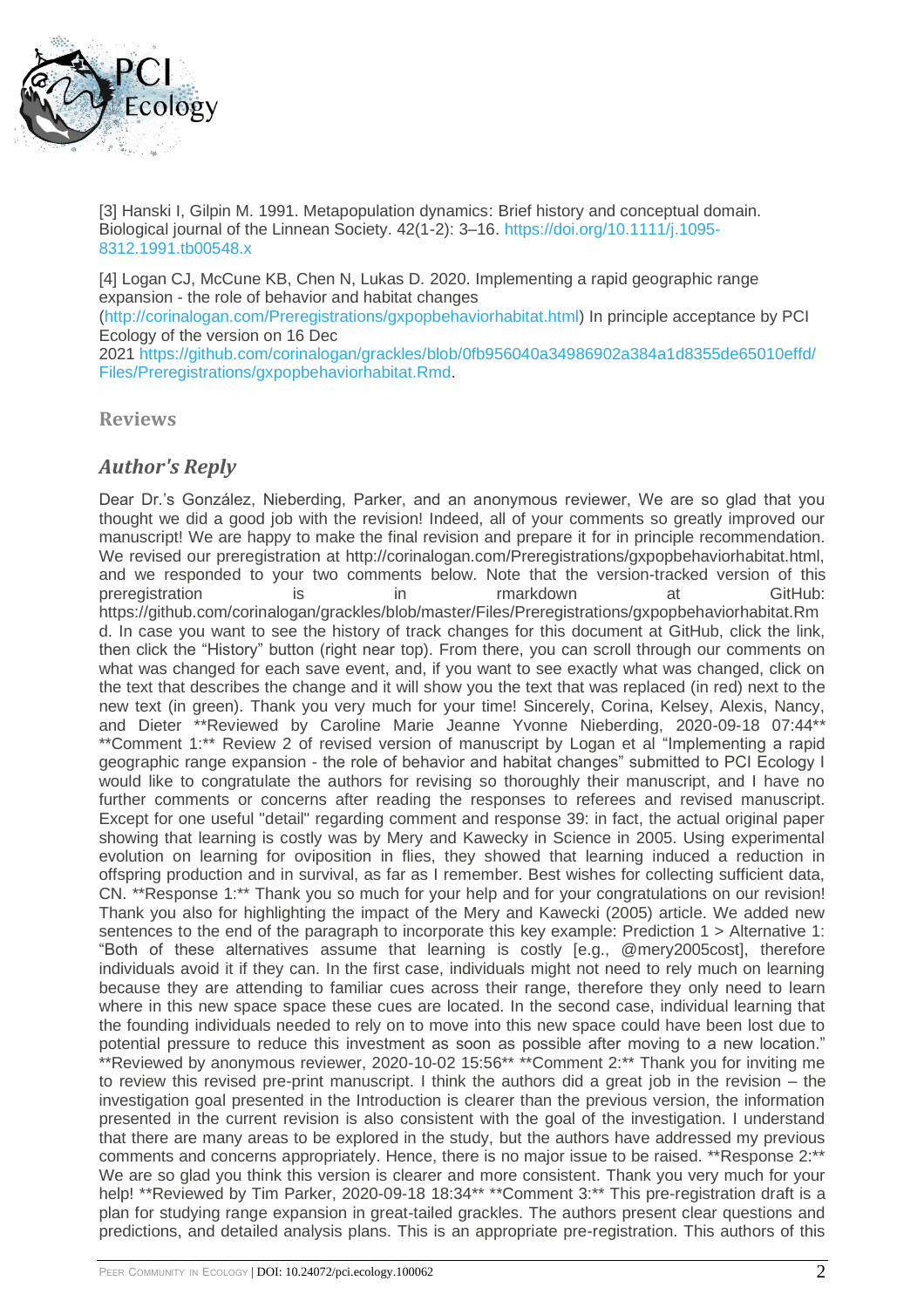

pre-registration have addressed nearly all the concerns I laid out in my review of the prior draft. I have only one recommendation for a change prior to archiving (see below) However, as I stated in the original review, I wish to acknowledge that I lack expertise regarding some of the methods in this pre-registration, and therefore cannot attest to their sufficiency. In particular, I am unfamiliar with the modeling techniques the authors used as a form of power analysis, and I am unfamiliar with Bayesian statistics. Also, I am unfamiliar with molecular genetics analyses. Finally, I have never conducted the sorts of behavioral assays that form the core of this research. This is my single substantial concern: Q3, P3 - "Most MaxEnt papers use cross-validation and the area under the curve (AUC) to evaluate model performance." For the pre-registration to constrain researcher degrees of freedom, you need to state either (1) that you will use this method or (2) the decision rule you will use to determine whether you will use this method (and what you would do instead). \*\*Response 3:\*\* We are so glad to hear that we were able to address almost all of your concerns! Thank you for bringing up this further point, which allows us to better clarify our analysis plan. We made the following addition in bold: Analysis Plan > Q3 Habitat > "Most MaxEnt papers use crossvalidation and the area under the curve (AUC) to evaluate model performance, \*\*and we will do the same\*\*."

# *Reviewed by [Caroline Marie Jeanne Yvonne Nieberding,](https://ecology.peercommunityin.org/public/user_public_page?userId=82) 18 Sep 2020*

Review 2 of revised version of manuscript by Logan et al "Implementing a rapid geographic range expansion - the role of behavior and habitat changes" submitted to PCI Ecology

I would like to congratulate the authors for revising so thoroughly their manuscript, and I have no further comments or concerns after reading the responses to referees and revised manuscript. Except for one useful "detail" regarding comment and response 39: in fact, the actual original paper showing that learning is costly was by Mery and Kawecky in Science in 2005. Using experimental evolution on learning for oviposition in flies, they showed that learning induced a reduction in offspring production and in survival, as far as I remember.

Best wishes for collecting sufficient data, CN.

### *Reviewed by anonymous reviewer, 02 Oct 2020*

Thank you for inviting me to review this revised pre-print manuscript. I think the authors did a great job in the revision – the investigation goal presented in the Introduction is clearer than the previous version, the information presented in the current revision is also consistent with the goal of the investigation. I understand that there are many areas to be explored in the study, but the authors have addressed my previous comments and concerns appropriately. Hence, there is no major issue to be raised.

### *Reviewed by [Tim Parker,](https://ecology.peercommunityin.org/public/user_public_page?userId=1110) 18 Sep 2020*

This pre-registration draft is a plan for studying range expansion in great-tailed grackles. The authors present clear questions and predictions, and detailed analysis plans. This is an appropriate preregistration.

This authors of this pre-registration have addressed nearly all the concerns I laid out in my review of the prior draft. I have only one recommendation for a change prior to archiving (see below)

However, as I stated in the original review, I wish to acknowledge that I lack expertise regarding some of the methods in this pre-registration, and therefore cannot attest to their sufficiency. In particular, I am unfamiliar with the modeling techniques the authors used as a form of power analysis, and I am unfamiliar with Bayesian statistics. Also, I am unfamiliar with molecular genetics analyses. Finally, I have never conducted the sorts of behavioral assays that form the core of this research.

This is my single substantial concern: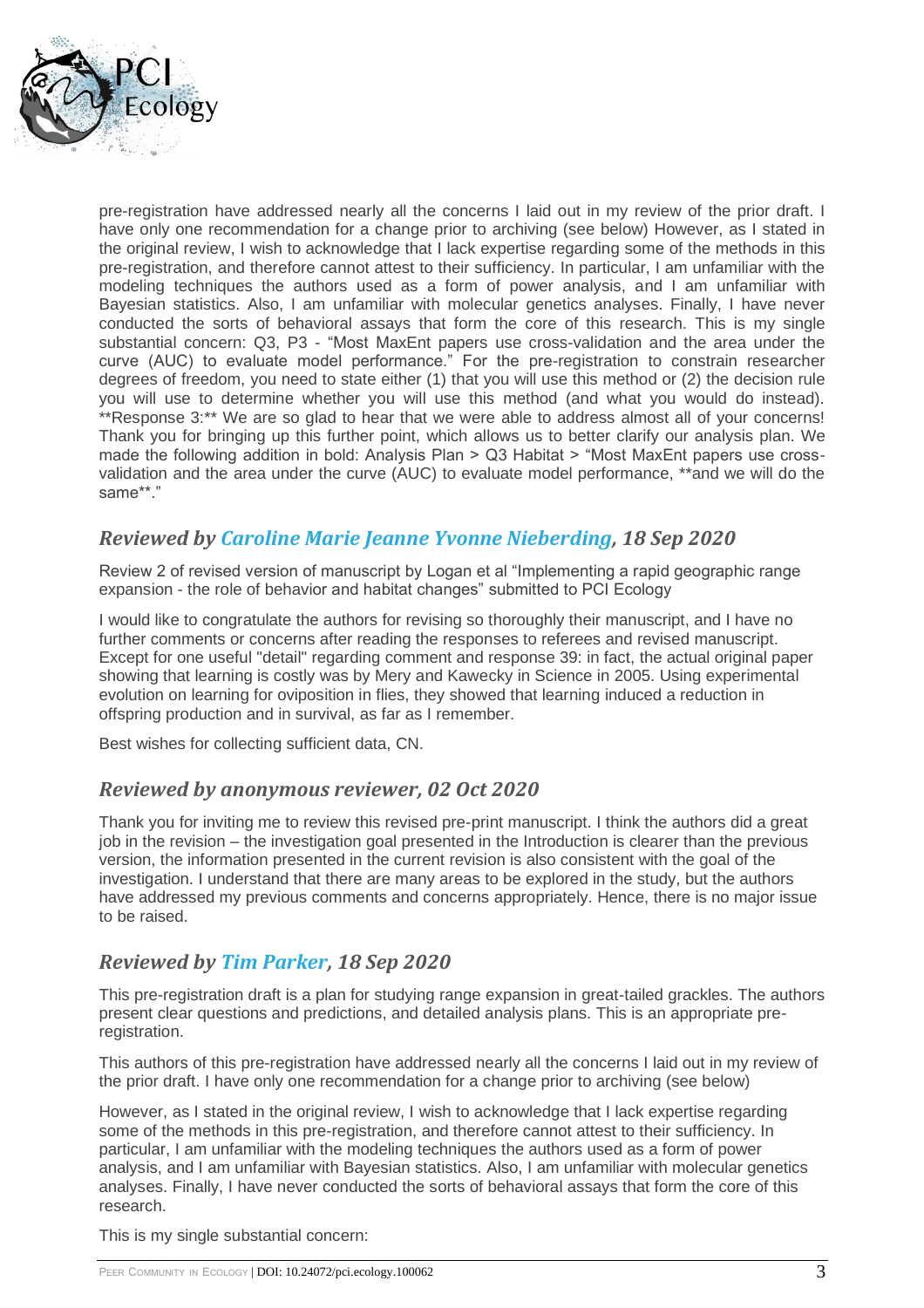

Q3, P3 - "Most MaxEnt papers use cross-validation and the area under the curve (AUC) to evaluate model performance."

For the pre-registration to constrain researcher degrees of freedom, you need to state either (1) that you will use this method or (2) the decision rule you will use to determine whether you will use this method (and what you would do instead).

*Evaluation round #1* **DOI or URL of the preprint:** *<http://corinalogan.com/Preregistrations/gxpopbehaviorhabitat.html>*

### *Author's Reply*

Dear Dr.'s González, Chow, Parker, and Nieberding,

We greatly appreciate the time you have taken to give us such useful feedback! We are very thankful for your willingness to participate in the peer review of preregistrations, and we are happy to have the opportunity to revise and resubmit.

We revised our preregistration at http://corinalogan.com/Preregistrations/gxpopbehaviorhabitat.html, and we responded to your comments below.

Note that the version-tracked version of this preregistration is in rmarkdown at GitHub: https://github.com/corinalogan/grackles/blob/master/Files/Preregistrations/gxpopbehaviorhabitat.Rm d. In case you want to see the history of track changes for this document at GitHub, click the link, then click the "History" button (right near top). From there, you can scroll through our comments on what was changed for each save event, and, if you want to see exactly what was changed, click on the text that describes the change and it will show you the text that was replaced (in red) next to the new text (in green).

We think the revised version is much improved due to your generous feedback!

Two additional things: Due to COVID-19 issues, we have had to delay our data collection start date by a month. We now plan to begin collecting data in mid-October. We added a new co-author, Alexis Breen, who just joined the grackle team.

Thank you very much for your time!

Sincerely,

Corina, Kelsey, Alexis, Nancy, and Dieter

Round #1

Your decision

by Esther Sebastián González, 2020-08-11 13:40

Manuscript: http://corinalogan.com/Preregistrations/gxpopbehaviorhabitat.html

Please revise your pre-print

**COMMENT 1:** I have now received the comments from 3 experienced reviewers on your preprint. The three of them think that your preprint is of interest and that you have made a great effort on putting it together, but they all include many comments that can help to improve it. Therefore, I am going to ask you to have a deep look to all the issues raised by the reviewers and submit a revised version of it.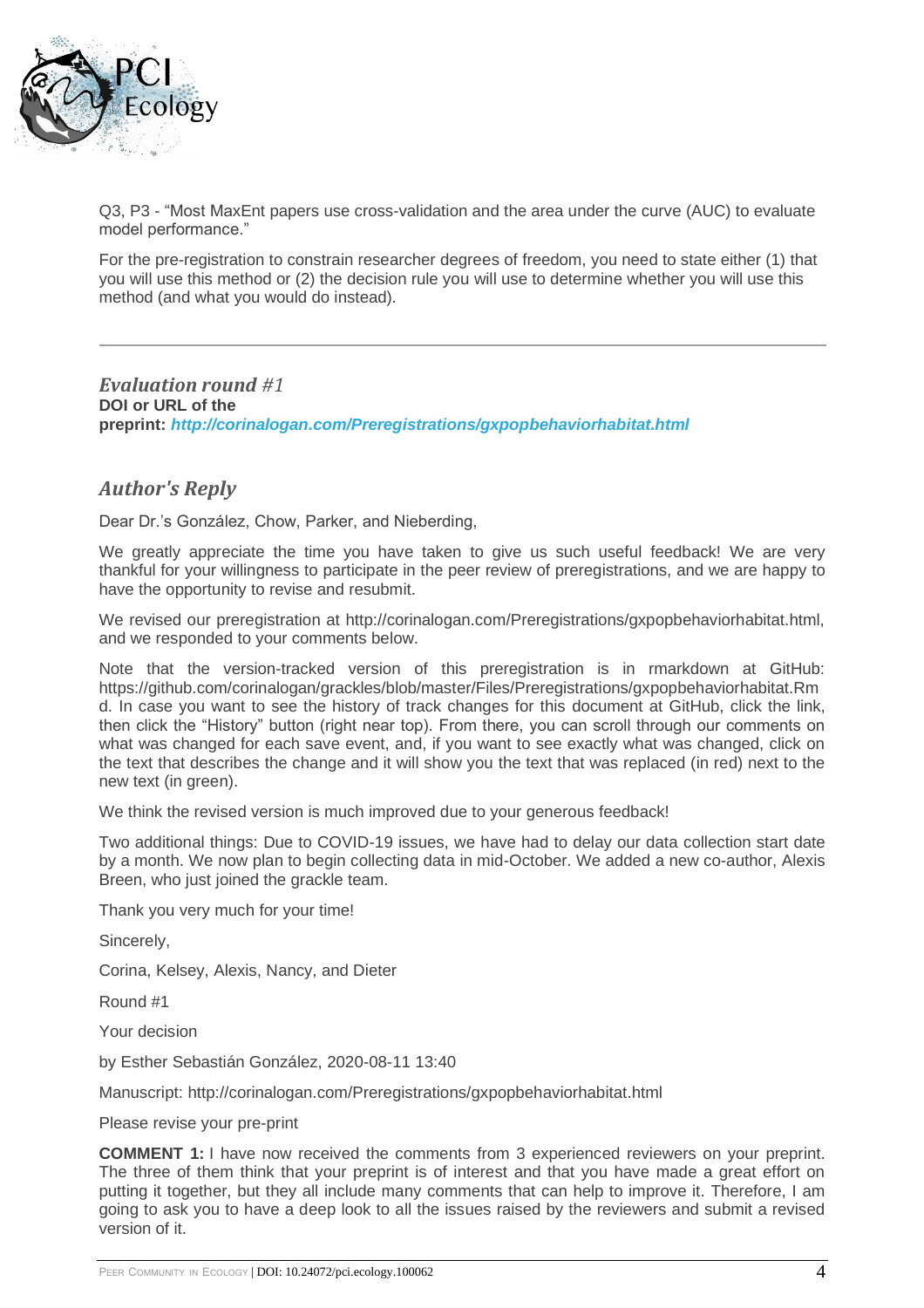

**RESPONSE 1:** Thank you very much for facilitating this process! We responded to all comments below.

Reviews Reviewed by Pizza Ka Yee Chow, 2020-07-14 07:27

I have reviewed Logan and colleagues' preregistered manuscript title 'Implementing a rapid geographic range expansion - the role of behavior and habitat changes'. The authors would like to examine the role of behaviours and habitat suitability in relation to an invasive species expansion, using Great-tailed grackles (Quiscalus mexicanus) as study species. To do so, they will assess multiple behaviours that have been shown or are thought to related to range expansion using several tasks (e.g. behavioural flexibility innovation, reversal learning, exploration) alongside dispersal behaviours within several populations at different stage of expansion. The authors will also include habitat-related variables (e.g. availability, suitability) in their investigation.

**COMMENT 2:** I think this work is important; not many studies to date have covered both internal factors such as characteristics (behaviour) of a species and external factors (habitat suitability/availability) in relation to species expansion. This study will help to shed lights on factors related to invasion success or successful settlement in new environments. While I find the study concept is important and worth to be investigated, I also find there are some major issues and queries in relation to smaller aspects within the concept (see below). Perhaps, this is down to the authors have provided a very brief version of their study (i.e. pre-registration). In this review, I have provided some suggestions here, which I hope they would be help the authors to refine their study design and write up for the final submission.

**RESPONSE 2:** Thank you very much for your positive feedback and for providing comments on how we can improve this work! We look forward to addressing your detailed comments below.

**COMMENT 3:** 1) The abstract provides a very brief study background and the study objectives. However, it does not convey clearly the idea of the alternative explanation for range expansion. One issue here is that having suitable habitats as a facilitator of an species expansion is not new. In particular in ecology and more specifically invasive ecology, be it alone in plants or animals. Yet, there is no reference to support such idea.

**RESPONSE 3:** Great point! We added citations to the Abstract and to the new Introduction for the alternative.

**COMMENT 4:** 2) Another major issue here is down to what the authors would like to do: are the authors seeking behaviour OR habitat suitability is the cause of range expansion? Or are they examining the relative roles of behaviour AND habitat suitability? (as the authors have stated in the C) Hypothesis : 'the relative roles of changes in behaviour and changes in habitats in the range expansion of great-tailed grackles.'). The former question appears to argue either nature or nurture whereas the latter is more prone to a combination of both. In the actual write up, the authors should clarify this concept succinctly.

**RESPONSE 4:** This is a really good point and one we need to clarify. Thanks to your comment, we realized that we were giving mixed messages, but in reality, we are not able to compare habitat and behavior with each other because the data for these variables are being collected at completely different scales and not on the same individuals. We are testing habit and behavior individually to assess whether either or both play a role in the range expansion. We updated Figure 1 to clarify this point, and we modified Figure 3 and added Figure 4 to help show this. We also clarified this in the text in the following sections:

Abstract: "However, it is an alternative non-exclusive possibility that an increase in the amount of available habitat can be a facilitator for a range expansion."

The last sentence of the Abstract and Introduction: "Results will elucidate whether the rapid geographic range expansion of great-tailed grackles is associated with individuals differentially expressing particular behaviors **and/or** whether the expansion is facilitated by the alignment of their natural behaviors with an increase in suitable habitat (i.e., human-modified environments)."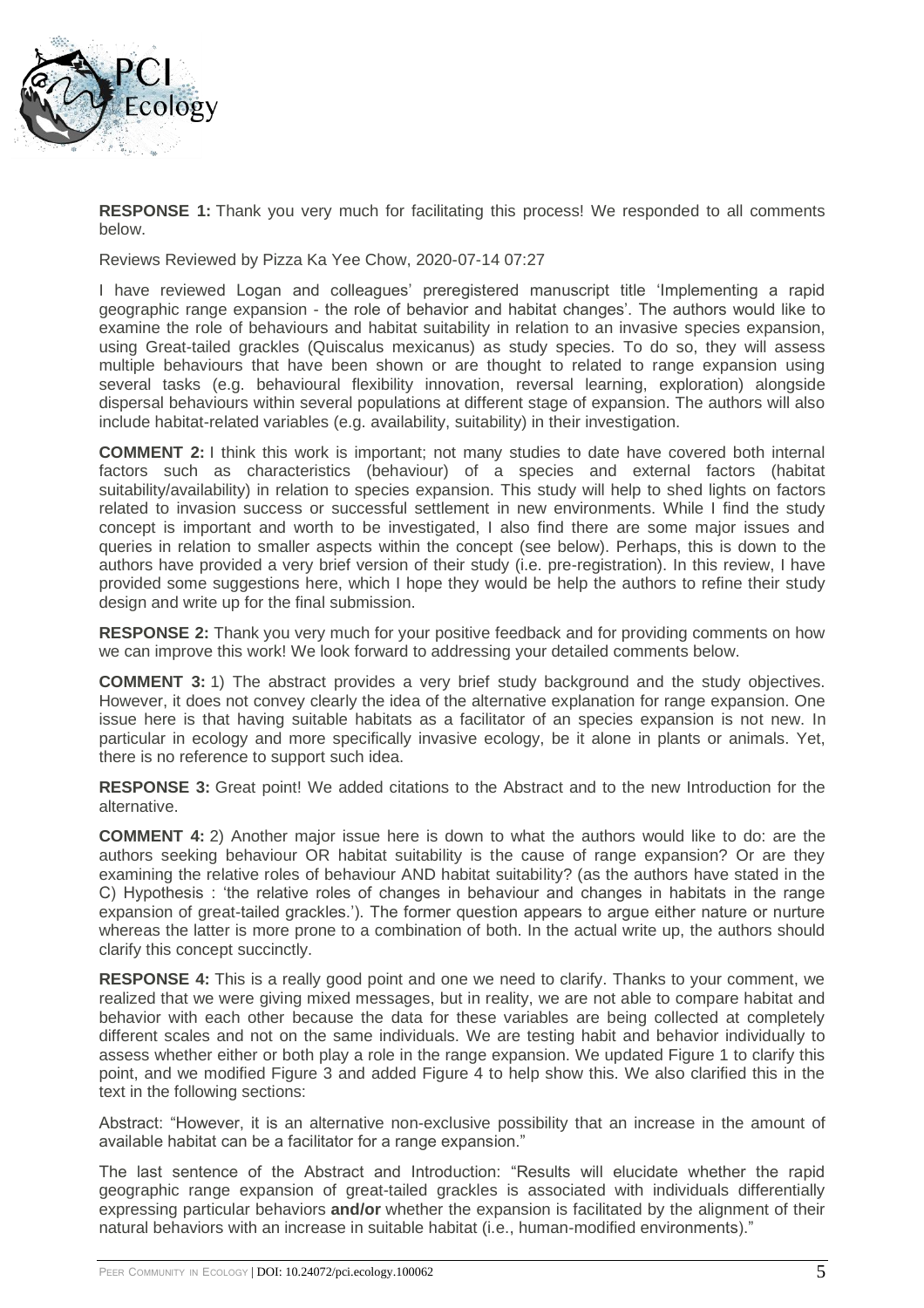

Hypotheses (the note at the top, which is now in the Introduction): "There could be multiple mechanisms underpinning the results we find, however our aim here is to narrow down the **role** of changes in behavior and changes in habitats in the range expansion of great-tailed grackles"

**COMMENT 5:** 3) Hypothesis: It is good that the authors are looking at several behaviours to understand the research question. However, the authors appear to weight up all behaviours in understanding the research question. Indeed, any two behaviours may vary their importance within the same expansion stage. For example, looking each trait at within population level, exploration may be more important than flexibility (despite both traits may be correlated in some ways) within the 'edge' populations (and not only between 'edge' and 'recently established' populations) because grackles may have to secure resources (e.g. places to stay, food to eat etc). That is to say each behaviour of interest may relate to the stage of range expansion differently and the authors should have different predictions for each behaviour. The lots-of-perhaps in the Hypothesis section may provide explanation for populations at different expansion stage, but the importance of behavioural traits may vary and shall be understood in populations that are at the same stage of expansion.

**RESPONSE 5:** Thank you for pointing out that it was unclear that we are only investigating whether these behaviors are important at the very edge. We have now removed the note from the Hypothesis section, and expanded on it in the new Introduction, which we hope will make the "perhaps" in the predictions make more sense.

Introduction: "It is generally thought that behavioral flexibility, the ability to change behavior when circumstances change (see @mikhalevich*is*2017 for theoretical background on our flexibility definition), plays an important role in the ability of a species to rapidly expand their geographic range (e.g., @lefebvre1997feeding, @griffin2014innovation, @chow2016practice, @sol2000behavioural, @sol2002behavioural, @sol2005big, @sol2007big). These ideas predict that flexibility, exploration, and innovation facilitate the expansion of individuals into completely new areas and that their role diminishes after a certain number of generations [@wright2010behavioral]. In support of this, experimental studies have shown that latent abilities are primarily expressed in a time of need [e.g., @taylor2007spontaneous; @bird2009insightful; @manrique2011spontaneous; @auersperg2012spontaneous; @laumer2018spontaneous]. Therefore, we do not expect the founding individuals who initially dispersed out of their original range to have unique behavioral characteristics that are passed on to their offspring. Instead, we expect that the actual act of continuing a range expansion relies on flexibility, exploration, innovation, and persistence, and that these behaviors are therefore expressed more on the edge of the expansion range where there have not been many generations to accumulate relevant knowledge about the environment."

**COMMENT 6:** 4) this comment is related to comment 2 - Assuming the authors are not testing 'either-or' but 'relatively importance'. When we talk about the relatively role, I think hypothesis should be stated in a way that should reflect the relative proportion of each role in the process. For example, H1 shall be 'if behaviour plays a more important role than habitat-related factors in expansion'(?).

**RESPONSE 6:** We hope that our revision in Response 4 clarified that we are not examining the relative roles of habitat and behavior with each other, but each one separately.

### **Others**

**COMMENT 7:** Abstract 1) Clarity –I suggest the authors write it clearly or provide more informative labels for each study population (e.g. the population in the centre is 'recently published' and the edge of the population is 'invasive front population'); the label will allow the readers to know it right away that the authors are comparing populations at the front of expansion with those that are established or at the middle of expansion.

**RESPONSE 7:** Thank you for pointing this out. We avoid using the word "invasion" with this species because invasion ecologists think that a species must be introduced by humans for it to be invasive. Great-tailed grackles have primarily introduced themselves across their range, therefore we tend to avoid the invasion term. We added study location points to the map in Figure 3 and we revised the text as follows to improve clarity: Abstract: "core of the original range, a more recent population in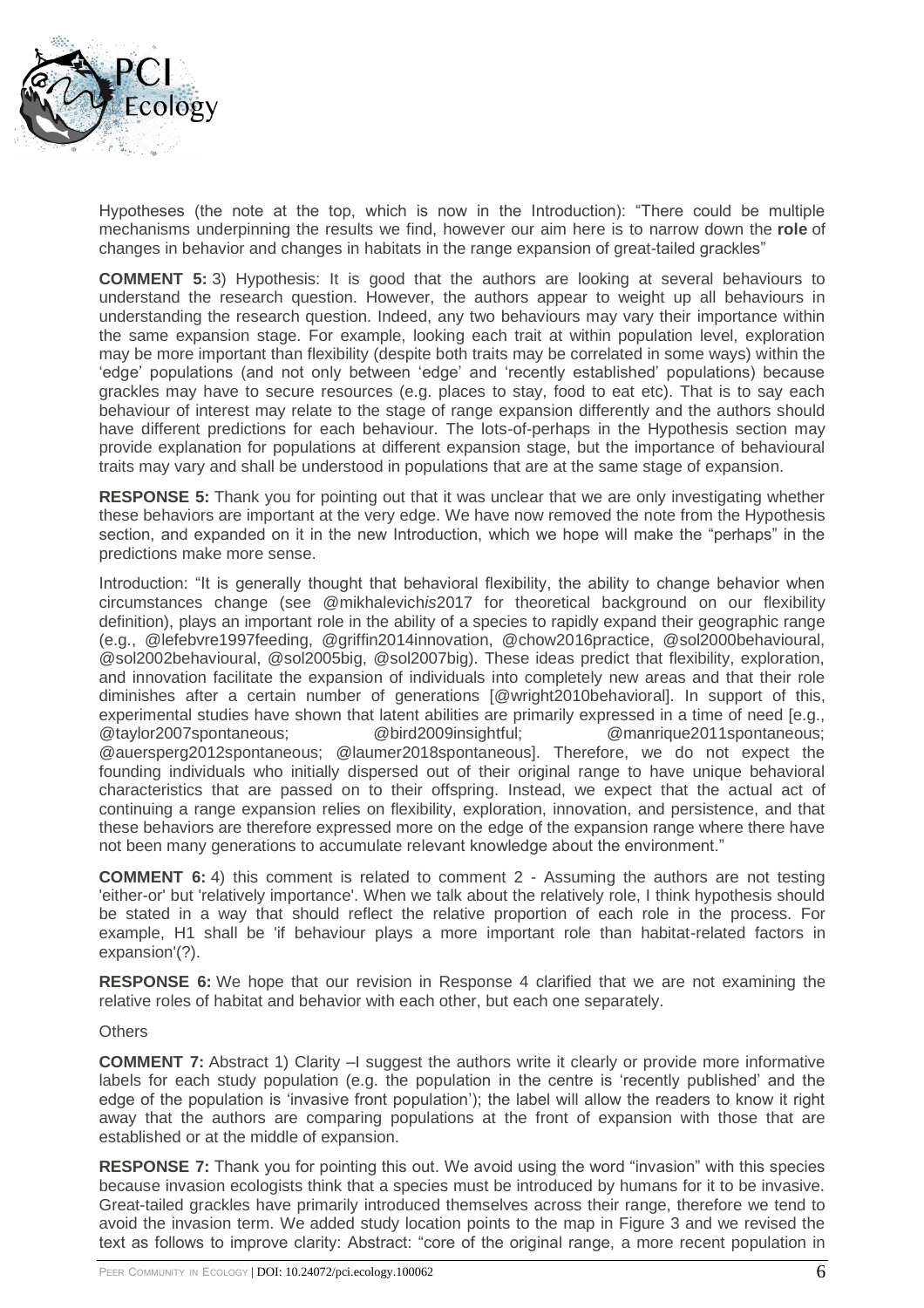

the middle of the northern expansion front, a very recent population on the northern edge of the expansion front"

**COMMENT 8:** 2) Habitat availability? Or 'suitability'? the two words mean very different things and different measurements, please clarify.

**RESPONSE 8:** Good point that we were unclear about these terms. We now defined them in the Abstract and in the new Introduction.

Abstract: "However, it is an alternative non-exclusive possibility that an increase in the amount of available habitat can be a facilitator for a range expansion."

Abstract: "3) these species use different habitats, habitat suitability and connectivity (which combined determines whether habitat is available) has increased across their range, and what proportion of suitable habitat both species occupy."

**COMMENT 9:** Hypotheses 1) This hypothesis is needed to be more precise in that new location and range expansion could be seen in two ways but could well be depending on how authors are measuring these things. Are the authors stating the new locations where the grackles invade is a geographically continuous landscape? Or a completely different locations? 'Expansion' implies it is the former case. If this is true, the continuous landscape may not completely pose a higher challenge to grackles that lead higher behaviour flexibility than recently established population.

**RESPONSE 9:** The expansion is occurring in a geographically continuous landscape, therefore we are looking at a relative difference between populations. We consider the Woodland population to be close enough to the range edge to be classified as an edge population because there have been so few generations there that individuals are likely to still encounter new elements in their environment that they could not have learned about socially. Woodland, California is not the northernmost part of the great-tailed grackle's range, however it is as far north as we could go while operating under the constraint that we need a large enough population that exists there year round to be able to conduct such a study as this. We clarified as follows:

Introduction: "Instead, we are investigating whether the actual act of continuing a range expansion relies on flexibility, exploration, innovation, and persistence, and that these behaviors are therefore expressed more on the edge of the expansion range where there have not been many generations to accumulate relevant knowledge about the environment."

**COMMENT 10:** Protocols and open materials 1) Thank you for providing a detailed protocol – I have read through them point-by-point. The design of each task is either adopted from other studies or established set up for grackles. However, there are some key information missing here. For example, the authors may state clearly that all grackles will go through a habitation period novel apparatus (details of habitation period could be find online – what the authors have provided for this pre-registration); this will allow readers to know that task performance and participation rate presumably would be not be affected by neophobia but more down to motivation or other reasons (e.g. weather).

**RESPONSE 10:** Good point, thank you! We added to this section that we conduct habituation first for both the flexibility and innovativeness experiments and we added your point to the persistence description. We revised as follows:

Protocols and open materials > Flexibility: "Grackles are first habituated to a yellow tube and trained to search for hidden food."

Protocols and open materials > Flexibility: "Grackles are first habituated to the log apparatus with all of the doors locked open and food inside each locus. After habituation, the log, which has four ways of accessing food..."

Protocols and open materials > Persistence: "Persistence is measured as the proportion of trials participated in during the flexibility and innovativeness experiments (after habituation, thus it is not confounded with neophobia)"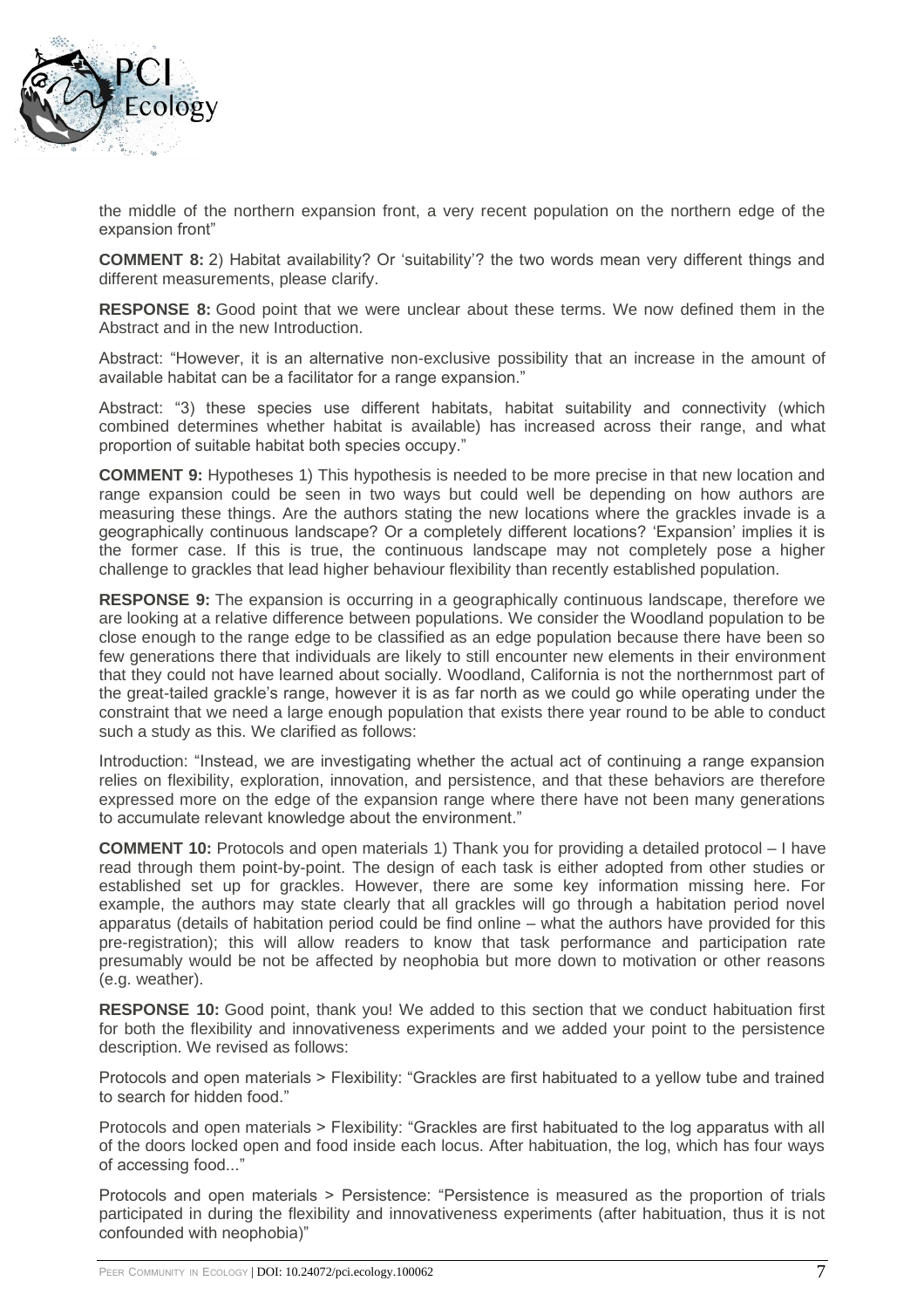

**COMMENT 11:** 2) Provided information for each task is not entirely consistent throughout the section. For example, total duration of assessing exploration is provided but not in flexibility or innovativeness tasks.

**RESPONSE 11:** This is because only the exploration assay has a set session duration because the aim is to determine the latency to approach a novel object. To make sure results are comparable across birds, the session has to be standardized across birds so they all get the same amount of time with the apparatus. For the reversal learning and multiaccess log experiments, we only pay attention to when they pass criterion, therefore sessions last for varying amounts of time depending on the grackle's motivation. In the protocol, we provide only the information that the experimenter needs to attend to when testing the birds, so what is relevant for one task might not be relevant or noteworthy for another task.

**COMMENT 12:** 3) The rationales of some measurements are not entirely clear to me. For example, why would the authors need to analyse DNA of grackles, how does the relatedness related to the research question?

**RESPONSE 12:** This is a great point, sorry for the confusion! We now clarify this in the new Introduction.

**COMMENT 13:** 4) Suitable habitat: please name a few ecological variables that are important for grackles. Are the authors using some kinds of index to indicate the degree of suitability of a habitat?

**RESPONSE 13:** The model we will run on this data, MaxEnt, produces a continuous prediction of habitat suitability for each grid cell (0 is least suitable and 1 is most suitable). We will also use jackknifing procedures to evaluate the relative contribution/importance of different environmental variables to the probability of species occurrence. We added this clarification to Analysis Plan > Q3 > P3 > Explanatory variables.

We added detailed descriptions of each variable in the Analysis Plan > Q3 (please see Response 29 for the changes), and we provided examples of these variables in the revised text in the new Introduction and also in:

Protocols and open materials > Suitable habitat: "We identified suitable habitat variables from Selander and Giller (1961), Johnson and Peer (2001), and Post et al. (1996) (e.g., types of suitable land cover including wetlands, marine coastal, arable land, grassland, mangrove, urban), and we added additional variables relevant to our hypotheses (e.g., distance to nearest uninhabited suitable habitat patch to the north, presence/absence of water in the area)."

**COMMENT 14:** 5) Flexibility task: how long does it session last for?

**RESPONSE 14:** Please see Response 11.

**COMMENT 15:** 6) Innovativeness: What is the flexibility measure for this task? When a bird has successfully used a solution to solve the task, why did the authors block the previously successful solution and not allow the bird to explore an alternative solution? My two cents is there are pros and cons here, if the authors allow a bird to explore new solution, this would be a way to measure natural exploration tendency (which is another variable that the authors are interested in).

**RESPONSE 15:** For the multiaccess box, we follow the methods developed by Auersperg et al. (2011). We and Auersperg et al. (2011) interpreted the switching between options as a measure of flexibility instead of exploration. This fits with our definition of flexibility, which is to decide among a variety of options which choice is a functional option to attempt. We can see how exploration tendency might come into play the first time a bird has touched an option, however the box is not new to the bird by the time the test starts because they undergo habituation with it with the doors locked open. Your idea to measure exploration on the log would work well if one were to video record the habituation period and measure latency to first touch to each locus. In this case, it would be a great measure of exploration if the presence of food in all loci was acceptable.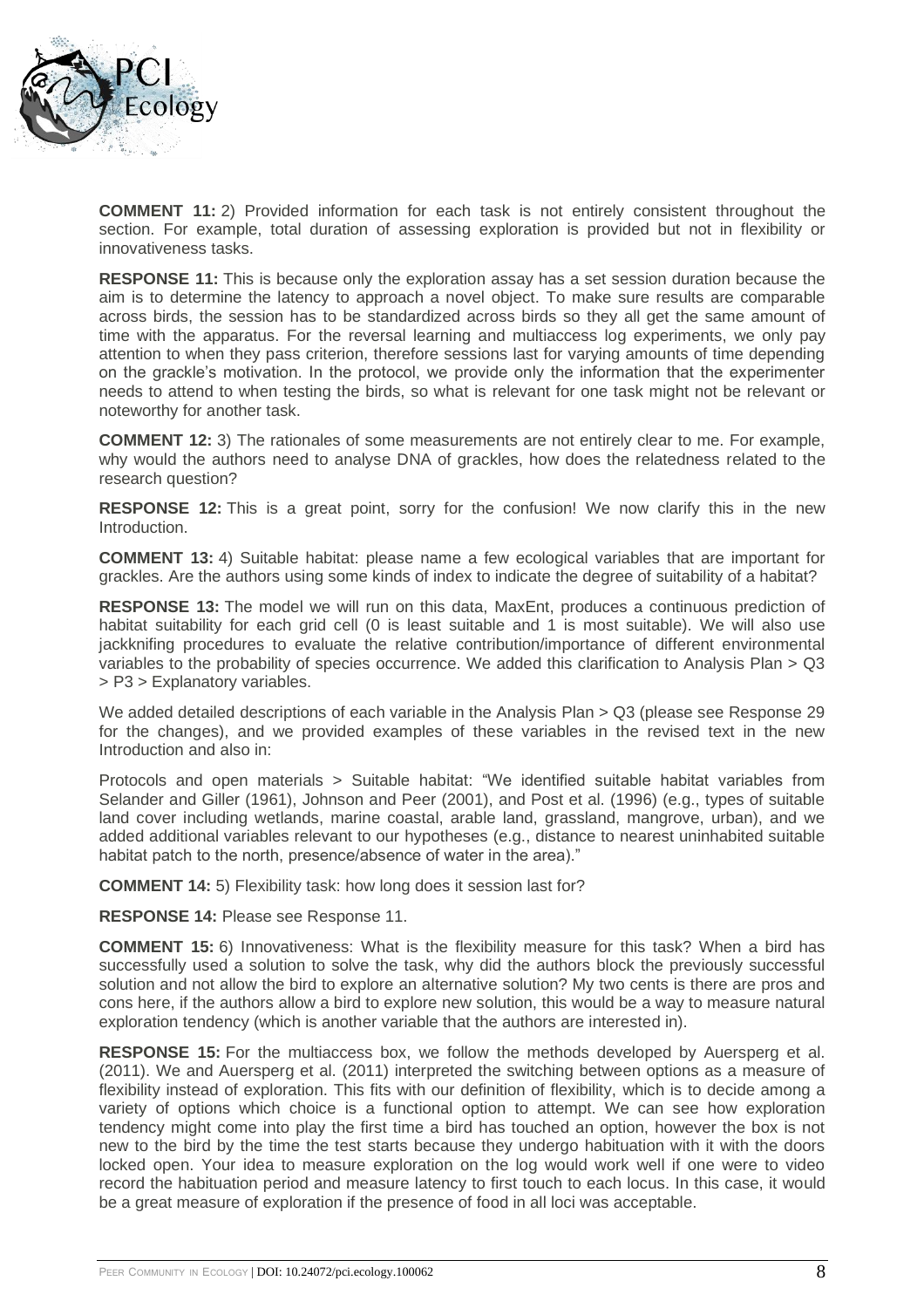

Although in a previous study, we extracted a flexibility measure from the multiaccess box task (the latency to attempt to solve a new locus after having previously successfully solved a different locus; Logan et al. 2019 http://corinalogan.com/Preregistrations/g\_flexmanip.html), we are not going to examine flexibility in the context of the multiaccess box task in the current study. For flexibility, we will use one measure: the number of trials to reverse a color preference. Sorry if this was confusing. Please let us know if there is a place in the text that we need to clarify.

The reason for blocking off an option that a bird previously demonstrated proficiency on is to force them to try to solve the other options because we are interested in how many options a bird can solve. If we didn't block off a previously successful option, then the bird might only use that one option to repeatedly obtain the food and we would not have an accurate measure of their innovative potential. There was only one way to solve each option, so once they were proficient at a particular locus, there wouldn't have been any alternative ways of solving that locus. We now mention that our experimental design is after Auersperg in Protocols and open materials > Innovativeness.

**COMMENT 16:** 7) Exploration – the authors would like to go for simplicity by testing novel object and not novel environment, but what if exploration of novel object and environments correlate with boldness in opposite direction? Also, regarding relevance to what the authors are interested in, one shall assume exploring new environment test (which may allow invasive species to explore novel resources/ 'object') would be related to invasive species expansion. How would the authors measure exploration here? By the frequent of manipulating the object or the duration? I do not get this until I read the analysis plan.

**RESPONSE 16:** This is a great question and one that we will have answers to soon! We are currently analyzing data from a study we conducted in Arizona grackles that looks at the relationship between novel object and novel environment performance as well as whether performance on both relates with boldness all in the same individuals (McCune et al. 2019 http://corinalogan.com/Preregistrations/g\_exploration.html). Once we know these relationships, we will be able to decide which exploration test (or tests) to include in the current study and explain if and how they relate to boldness.

In terms of whether exploration of a novel environment/object relates to the exploration of novel resources/objects in the wild, we investigate these links in a separate preregistration: space use (http://corinalogan.com/Preregistrations/gspaceuse.html). In space use, our analysis for H1 (across all three populations) will tell us whether exploration of novel object/environment is correlated with space use in the wild. If these variables are correlated we will be able to infer that results from the analyses of movement behavior across populations (space use H2) likely also apply to the exploration of the novel object/environment in the aviary assays.

Sorry that the methods for exploration weren't clear until the end! We placed a detailed explanation of the methods in Methods > Protocols and open materials, and we summarized the method in Prediction 1, as well as describing the method in the new Introduction. We hope that this helps readers understand how the test works sooner in the text.

**COMMENT 17:** 8) Persistence. It is good that the authors have given habituation period for grackles as well as having a relatively strict passing criteria to ensure neophobia would not be a confound for task performance and participation. A note is that the authors may want to clarify why the proportion of trials participated in the flexibility and innovativeness reflect 'persistence' – I cannot get my head around this…as the measure could equally reflect 'high motivation' or 'eagerness to participate in task'.

**RESPONSE 17:** We're glad you like the habituation passing criteria! We find that it works really well in practice to make sure we aren't testing neophobic birds. For the persistence measure, if a bird participated in 10/10 trials, then they would score a 1, and this would indicate they have a high participation level. Alternatively, if a bird participated in only 1/10 trials, then they would score a 0.1, and this would indicate that they did not persist in attempting to participate in trials. The lack of participation could be due in part to motivation, however we think motivation is impossible to measure in this species because limited food restriction often does not get them to participate in a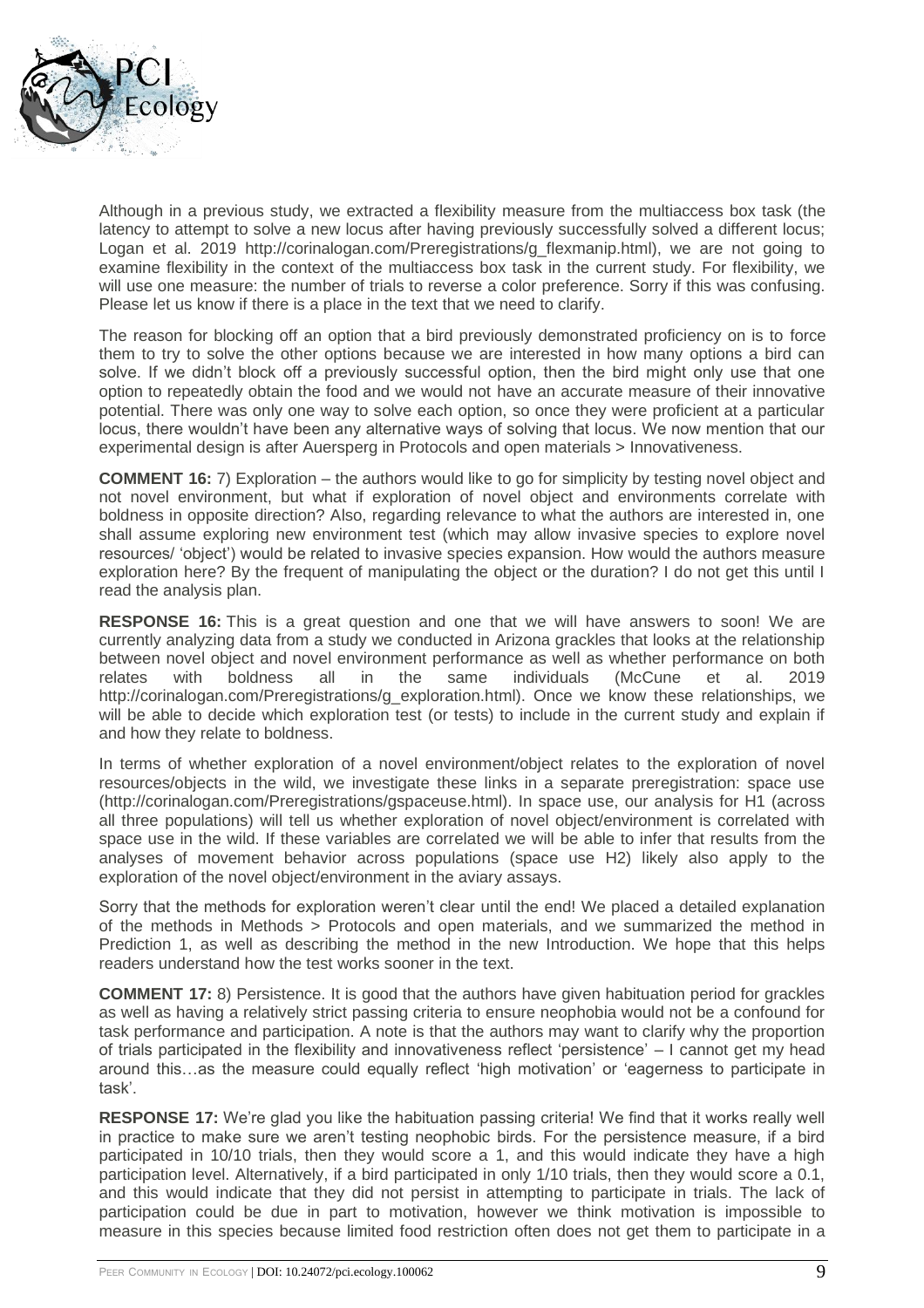

trial if they really don't want to participate. We think that the birds who choose to participate more often could be more eager to participate in the task and in this sense I think we mean the same thing by eagerness and persistence. What we have noticed when testing grackles in Santa Barbara and Arizona is that, when all birds have equal opportunities to participate in trials every day, those birds who do not participate as often could be considered less persistent in terms of their persistence with engaging with the task. We added a clarification to:

Methods > Protocols and open materials > Persistence: "This measure indicates that those birds who do not participate as often are less persistent in terms of their persistence with engaging with the task."

**COMMENT 18:** E. Analysis Plan Model and simulation I agree with the authors that using hypothesis-appropriate mathematical model is a good way to analyse the data. A note on the analyses plan is that although the authors may set prior distribution from available, or the authors', publications, the authors may want to incorporate a larger and smaller mean and SD to increase the robustness of the results (i.e. to reflect whether the results in the current study is covered within the probability distribution).

**RESPONSE 18:** Yes, the information from a subset of one population might not reflect the variation found in the data we are going to collect. Therefore, we previously assessed whether the prior distribution we chose for the Bayesian analyses would cover a range of expected results in the study through prior simulations. We realize that we had included the code for the prior simulations, but not mentioned this in the text - sorry for the confusion! We now added the following:

Analysis Plan > Hypothesis-specific mathematical model: "We formulated these models in a Bayesian framework. We determined the priors for each model by performing prior predictive simulations based on ranges of values from the literature to check that the models are covering the likely range of results."

Reviewed by Tim Parker, 2020-07-30 19:27 This pre-registration draft is a plan for studying range expansion in great-tailed grackles. The authors present relatively clear hypotheses and predictions, and detailed analysis plans.

**COMMENT 19:** It is my opinion that, as a pre-registration, this draft is almost ready to be archived, although I have some specific suggestions for improvement. For the most part, the methods are presented clearly and with a high degree of detail (except for H3). Also, to the extent that my expertise allows me to evaluate the methods, those methods appear reasonable. However, I wish to acknowledge that I lack expertise regarding some of the methods in this pre-registration, and therefore cannot attest to their sufficiency. In particular, I am unfamiliar with the modeling techniques the authors used as a form of power analysis, and I am unfamiliar with Bayesian statistics. Also, I am unfamiliar with molecular genetics analyses. Finally, I have never conducted the sorts of behavioral assays that form the core of this research.

**RESPONSE 19:** Thank you very much for your feedback! We look forward to addressing your comments below.

**COMMENT 20:** Hypothesis – Predictions framework: Because the authors have chosen to present a framework of hypotheses and predictions, I feel compelled point out that they have not used this framework in the traditional manner, and so I found their use of the framework confusing. This is a bit of a pet issue with me, so I apologize in advance for what follows, but I do very much believe that the tendency for the community of evolutionary biologists and ecologists to not rigorously follow the hypothesis-prediction framework when it is invoked hinders understanding and clarity of thinking. Traditionally, a hypothesis is a tentative statement regarding how the world works, and a prediction of that hypothesis is something that the scientist should be able to observe if the hypothesis is true. Therefore, if the researcher examines the prediction and finds a lack of evidence for it, this should undermine confidence in the hypothesis. Thus a prediction is just a statement of what the researcher should observe/measure given a hypothesis is correct, and a hypothesis cannot have conflicting predictions. If you have constructed conflicting predictions, that is a sign that you have multiple (alternative) hypotheses. For instance, the way Prediction 1 and Prediction 1 alternative 1 for H1 are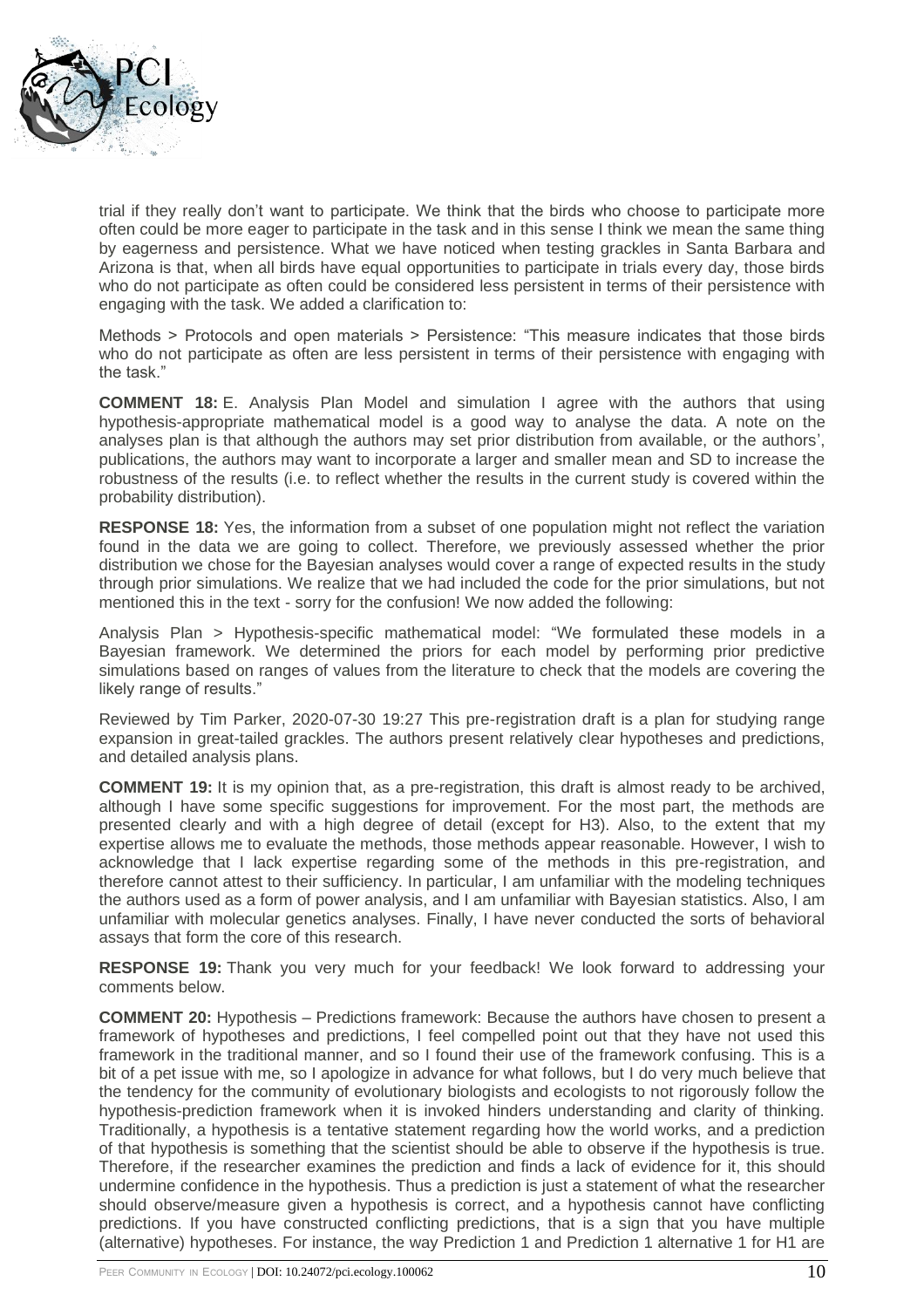

presented confused me. I thought you were presenting two divergent (partly conflicting) predictions for the same hypothesis. However, after looking at Fig 1, I decided that 'Prediction 1 alternative' was maybe supposed to be a prediction of H3 (though this prediction as currently worded is not an ideal prediction of H3 as currently worded). Anyway, below is what I wrote in response to that paragraph before I looked at Fig 1. I'm including it here because I hope it will help you recognize my confusion and will help you clarify how you present hypothesis and predictions. I encourage you to re-work your descriptions of all your hypotheses and predictions so that they adhere to the standard framework. Prediction 1 and Prediction 1 alternative 1 for H1 are in essence two different hypotheses (in part). One hypothesis is something like: the range expansion in great tailed grackles is facilitated by behavioral traits (flexibility, innovation, exploration, and persistence [actually, each of these should probably be considered a separate hypothesis]) that are found disproportionately at the leading edge of the range expansion. The other hypothesis is something like: the range expansion in great tailed grackles is facilitated by behavioral traits (flexibility, innovation, exploration, and persistence) that are characteristic of this species. You could divide up these hypotheses in other ways, but the point is that the predictions for the 1st half of both of these hypotheses are identical (presence of behavioral flexibility/ innovation/ exploration/ persistence at the leading edge), but the predictions for the 2nd parts of both of these hypotheses are different (behavioral flexibility/ innovation/ exploration/ persistence greater at leading edge vs. spread evenly through the entire population). In a pre-registration, clarity about hypothesis and predictions is useful, because this allows the researchers to clearly state what they will conclude about each separate (component of their) hypothesis based on the outcome of each separate prediction.

**RESPONSE 20:** Thank you for bringing this up. We can see now how there was confusion in how we presented the hypotheses and predictions. To address this, we changed the Hypotheses to Research Questions, which allowed us to keep the outcomes neutral (e.g., the hypothesis is not that they facilitate the range expansion, which implies a positive outcome, but rather that the question is about whether there are behavior changes across populations). We then added for each Prediction what hypothesis would be supported. We also clearly marked the actual predictions (in bold) and what hypothesis would be supported (in italics) so it is more organized and helpful for readers to follow.

This kind of question comes up a lot when we submit preregistrations for pre-study peer review and we like to clarify why we think it is important to list our various predictions in advance. For this, we quote our response to a reviewer in the peer review process for a different preregistration at PCI Ecology (Mendez 2019 https://ecology.peercommunityin.org/public/rec?id=65&reviews=True): "For each hypothesis, there are a number of results that could occur (e.g., positive, negative, or no correlations) and we wanted to make a priori predictions about how we would interpret every potential result from a given hypothesis. This prevents us from HARKing (Hypothesizing After Results are Known; see Kerr 1998), which could occur if we get a result that we weren't expecting. In this case, we could then make up a post hoc story about why that result might have occurred. By a priori accounting for as many variations of the results that we can think of, it places our focus on being predictive in advance, which allows us to test these predictions in this study (see Nosek et al. 2019). If we didn't list the alternatives at the pre-data collection stage, and we ended up encountering a result that was not in our predictions, we would be providing an interpretation post hoc, which would require us to conduct a new study to determine whether that prediction was supported. Another advantage to listing multiple alternatives in advance and having automated version tracking at GitHub with time and date stamps and track changes for all edits to the document is that readers can verify for themselves whether we were HARKing or not. Listing all potential predictions in advance allows us to explore the whole logical space that we are working in, rather than just describing one outcome possibility."

Nosek, B. A., Beck, E. D., Campbell, L., Flake, J. K., Hardwicke, T. E., Mellor, D. T., ... & Vazire, S. (2019). Preregistration Is Hard, And Worthwhile. Trends in cognitive sciences, 23(10), 815-818.

Kerr, N. L. (1998). HARKing: Hypothesizing after the results are known. Personality and Social Psychology Review, 2(3), 196-217.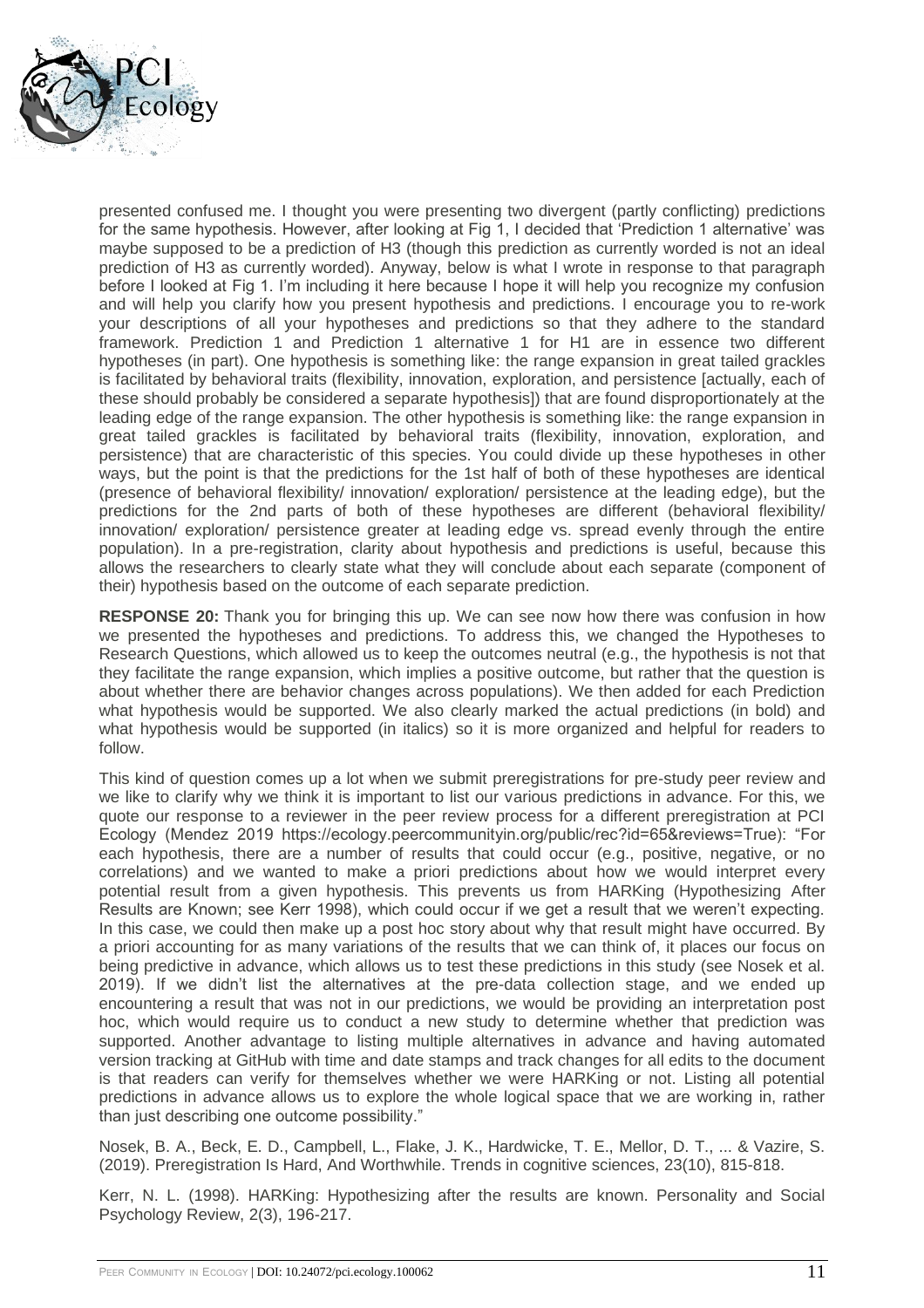

**COMMENT 21:** protocols: Why not include the detailed protocols for H1 (now in a separate Google Doc) as part of the pre-registration?

**RESPONSE 21:** We like to include the protocols as a link to the google doc because this is the document that the experimenters use when testing. The experimenters update this document as exceptions and notes occur. If we keep the link to the version-tracked google doc, then everyone can see where we are at in the process and what has happened so far, rather than making it a static part of the preregistration. We consider the document at the link as part of the preregistration, however, if you prefer, we could copy and paste the H1 protocols as they are currently into the Methods section of the preregistration.

**COMMENT 22:** Flexibility: Under what condition would you decide to "modify this protocol by moving the passing criterion sliding window in 1-trial increments, rather than 10-trial increments"?

**RESPONSE 22:** This is a really good point and we can decide right now. We will go with the 1-trial increments because this makes more logical sense than analyzing in a sliding 10-trial-block window, which is a socially inherited tradition in the field of comparative cognition. We updated as follows:

Methods > Protocols and open materials > Flexibility: "An individual is considered to have a preference if it chose the rewarded option at least 85% of the time (17/20 correct) in the most recent 20 trials (with a minimum of 8 or 9 correct choices out of 10 on the two most recent sets of 10 trials). We use a sliding window in 1-trial increments to calculate whether they passed after their first 20 trials."

**COMMENT 23:** Blinding during analyses: Would you like to present any justification for you lack of blinding?

**RESPONSE 23:** Thanks for your comment, which also made us remember that we actually do conduct some analyses with blind coders. We updated this section to:

Methods > Blinding during analyses: "Blinding is usually not involved in the final analyses because the experimenters collect the data (and therefore have seen some form of it) and run the analyses. Hypothesis- and data-blind video coders are recruited to conduct interobserver reliability of 20% of the videos for each experiment."

We also included a new section that describes our interobserver reliability analyses in Analysis Plan > Interobserver reliability of dependent variables

**COMMENT 24:** Analysis Plan, H1: As I understand it, you present a clear criterion for statistical decisions ("From the pairwise contrasts, if the difference between the distributions crosses zero (yes), then we are not able to detect differences between the two sites. If they do not cross zero (no), then we are able to detect differences between the two sites.") However, a bit more explanation here for those not familiar with your analytical methods would be welcome.

**RESPONSE 24:** We can see where more information, particularly in a step by step way, would be useful - thank you for pointing this out. We added more information to explain the approach as follows:

Analysis Plan > Q1 > Hypothesis specific mathematical model: "We will then perform pairwise contrasts to determine at what point we will be able to detect differences between sites by manipulating sample size, and \$\alpha\$ means and standard deviations. Before running the simulations, we decided that a model would detect an effect if 89% of the difference between two sites is on the same side of zero (following @statrethinkingbook). **We are using a Bayesian approach, therefore comparisons are based on samples from the posterior distribution. We will draw 10,000 samples from the posterior distribution, where each sample will have an estimated mean for each population. For the first contrast, within each sample, we subtract the estimated mean of the edge population from the estimated mean of the core population. For the second contrast, we subtract the estimated mean of the edge population from the estimated mean of the middle population. For the third contrast, we subtract the estimated mean of the middle population from the estimated mean of the core population. We will now**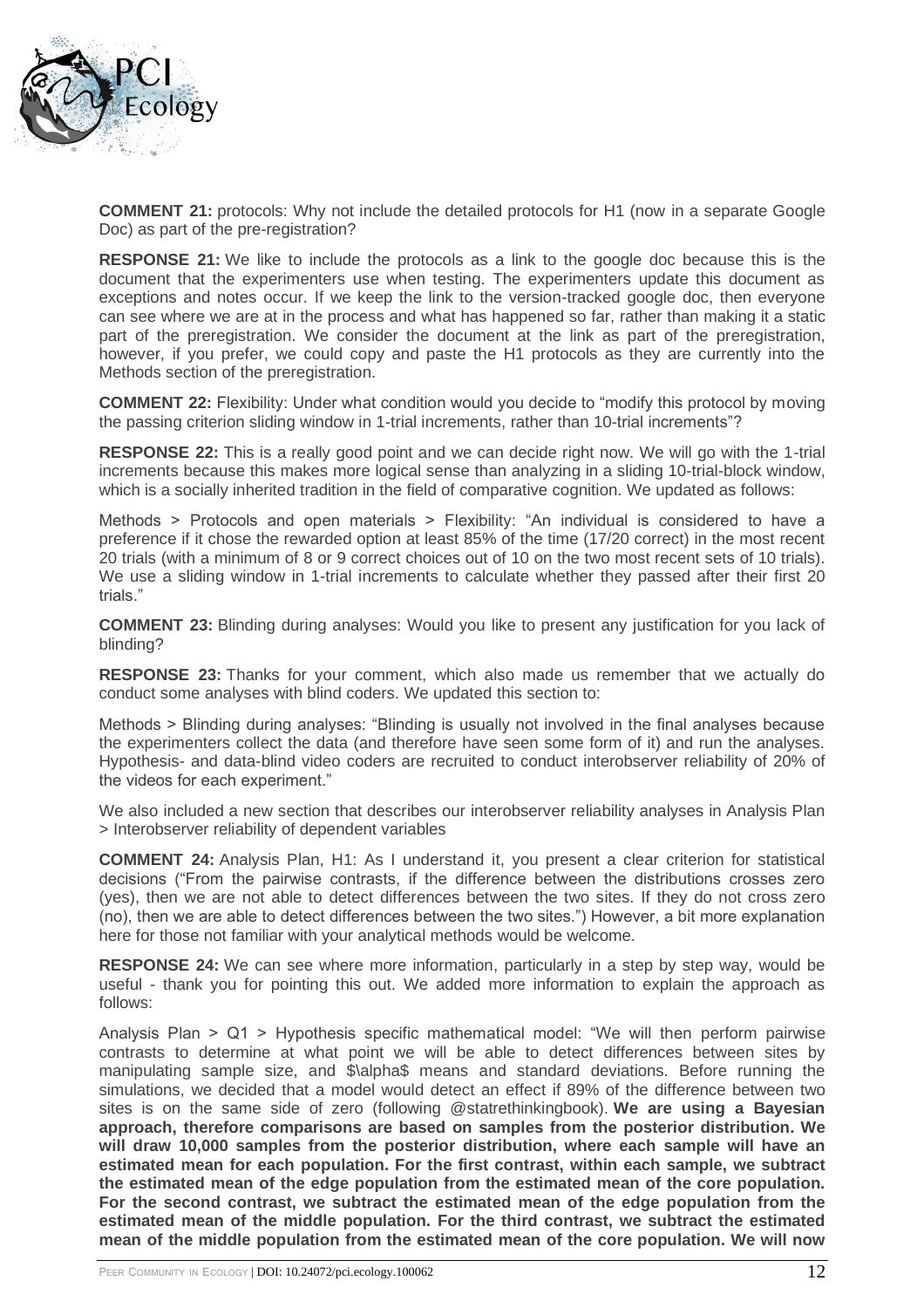

**have samples of differences between all of the pairs of sites, which we can use to assess whether any site is systematically larger or smaller than the others. We will determine whether this is the case by estimating what percentage of each sample of differences is either larger or smaller than zero. For the first contrast, if 89% of the differences are larger than zero, then the core population has a larger mean. If 89% of the differences are smaller than zero, then the edge population has a larger mean.**"

Analysis Plan  $>$  Q1  $>$  Table 2  $>$  legend: "Simulation outputs from varying sample size (n), and \$\alpha\$ means and standard deviations. We calculate pairwise contrasts between the estimated means from the posterior distribution: if for a large sample the difference is both positive and negative and crosses zero (yes), then we are not able to detect differences between the two sites. **If the differences between the means are all on one side of zero for 89% of the posterior samples (no), then we are able to detect differences between the two sites. We chose the 89% interval based on [@statrethinkingbook].**"

**COMMENT 25:** Analysis Plan, H2: Is there only one value for 'relatedness' produced by this method? in other words, is their undisclosed analytical flexibility here?

**RESPONSE 25:** There are multiple ways to calculate relatedness among pairs of individuals from genotypic data. We were originally thinking that we would compare the validity and robustness of different ways of calculating relatedness based on our data, but we had not mentioned this in the preregistration. Since submitting this preregistration, we have now checked various estimators as part of a separate preregistration (Sevchik et al. 2019; http://corinalogan.com/Preregistrations/gdispersal\_manuscript.html) on a subset of the Arizona data, which suggested that the estimator by Queller & Goodnight appears most appropriate for our data. As such, we will now use only the Queller & Goodnight method in the current preregistration. We clarified this as follows:

Analysis Plan > Q2 Dispersal: "Genetic relatedness between all pairs of individuals is calculated using the package "related" (@pew2015related) in R (as in @thrasher2018double) using the estimator by Queller & Goodnight, which was more robust for our inferences in a subset of the Arizona data [@sevchik2019dispersal]."

**COMMENT 26:** Analysis Plan, H3: This appears to be the weakest part of the pre-registration (the vaguest portion, and thus the portion for which this pre-registration does not appear to be doing the work of constraining analytical options and thus constraining 'researcher degrees of freedom') Can you provide more information about some of your explanatory variables? What exactly will the climate variables be? How will predator density be measured? Can you explain 'Distance to the next suitable habitat patch weighted by nearest mountain range/forest'? How will you define 'conspecific population' (for explanatory variable #6)? Will it be the detection of any individuals, or the detection of some minimum number of individuals? Can you provide any more info about your decision making process while fitting models using maxent?

**RESPONSE 26:** We now describe the reason for including each explanatory variable and what it might mean for a grackle range expansion, including explaining Distance to the next suitable habitat patch weighted by nearest mountain range/forest, and what the climate variables are (please see Response 29 for details). Our aim is not to precisely identify which variables are the primary constraints on where grackles can be found. Instead, we only want to identify suitable habitat across the Americas. Therefore, there is no decision making process in the model about which variables to include or not. We will optimize the model by trying different regularization coefficient values, which controls how much additional terms are penalized (Maxent's way of protecting against overfitting), and choosing the value that maximizes model fit. Most MaxEnt papers use cross-validation and the area under the curve (AUC) to evaluate model performance. We added this description to Analysis Plan > Q3 > Explanatory variables.

**COMMENT 27:** Trivial comments: Typo in abstract: "We first aim to compare behavior in wild-caught grackled"

**RESPONSE 27:** Thank you for catching that! We fixed it!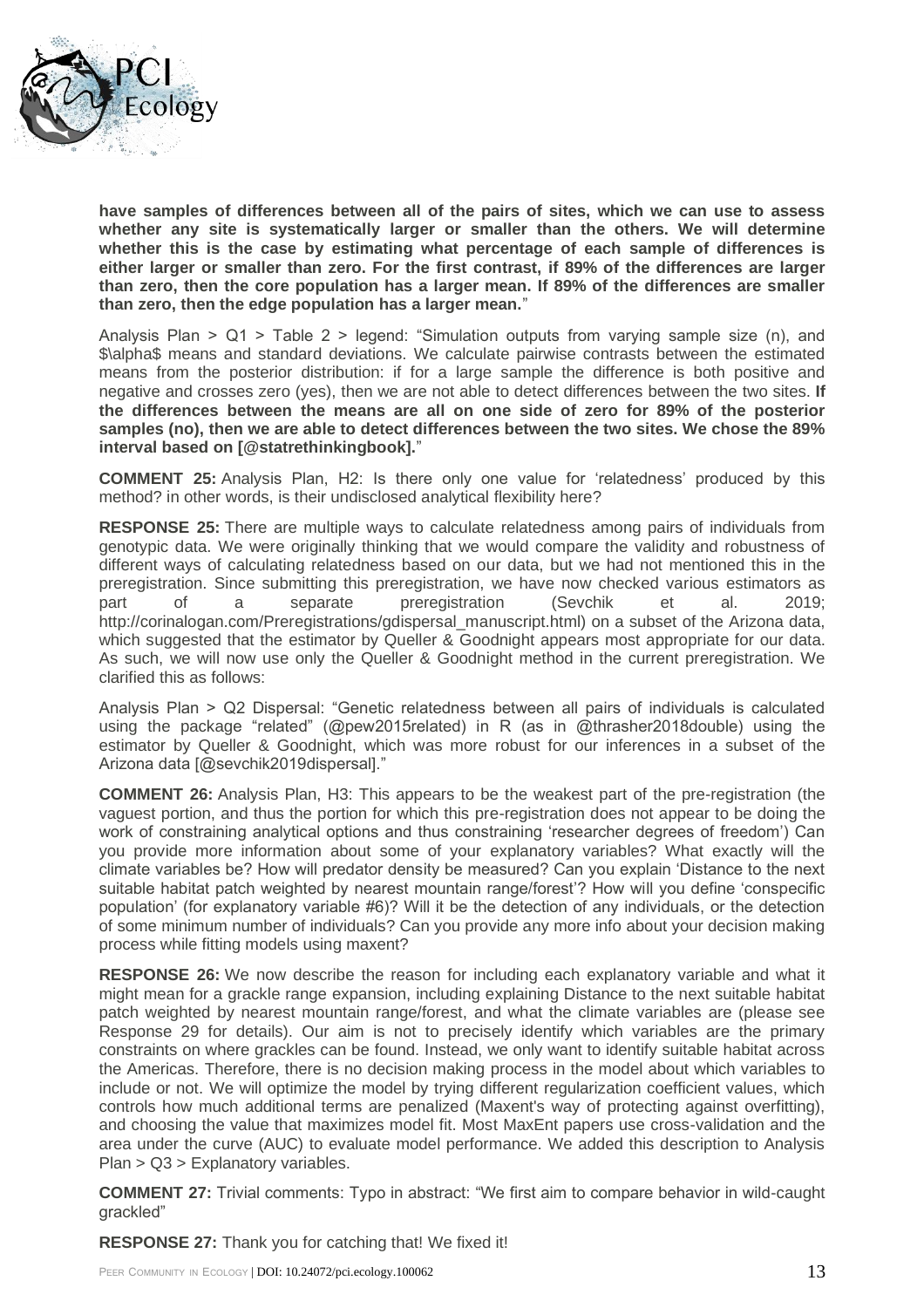

Reviewed by Caroline Marie Jeanne Yvonne Nieberding, 2020-08-11 10:45

**COMMENT 28:** Dear Authors, please find in attachment my comments to your proposed research project. Overall it is very interesting and well thought; some of my comments end up being due to finding the place where you produce the information I was looking for. Hopefully some comments will be useful to further improve the link between your experimental work and their relevance to the ecology of the species. Good luck with the covid crisis, Best regards, C. Nieberding. Download the review (PDF file)

**RESPONSE 28:** We are so glad that you like the project! Thanks so much for your feedback (and also for the luck wishes during a time of COVID), which we include and respond to below. **COMMENT 29 (CN1):** Abstract: "3) these species use different habitats, habitat availability and connectivity" What habitat variables ? This is tricky because: - the needs of the species need to be known (food sources, habitat type(s) for shelter and nest,...) - where do the data come from? this type of habitat information is not available through GIS / satellite / remote sensing ? At the very end of the file I have found the list of specific habitat variables that you intend to map and compare to the occurrence data of the birds, but it would be a useful improvement to specify why/how these variables are important to the ecology of the species. So far it seems that you collect these habitat variables because they are available and they are not necessarily relevant to explain the species distribution. This is my major concern.

**RESPONSE 29:** Good points, thank you for pointing in the right direction in terms of what we needed to clarify. We now include an Introduction where we clarify for both species: 1) habitat types for foraging and nesting, 2) food sources, and 3) list examples of suitable habitat variables as well as describe variables that we added because they are hypothesis-relevant. Note that we removed predator density as an independent variable from the model because adult grackles have very few predators (i.e., two raptor species, one owl species, one snake species, and domestic cats; @johnson2001great) and predation is not noted in the literature as a major cause of mortality.

We also moved "Distance to the next suitable habitat patch weighted by nearest mountain range/forest" into the new "Distance between points on the northern edge of the range to the nearest uninhabited suitable habitat patch to the north in 1970 compared with the same patches in  $\sim$ 2018", which replaced "Distance to the nearest conspecific population 10 years previous to the point in time being investigated". These changes were made because we got clearer about what exactly the model is doing and what exactly we need to answer our questions. Thank you very much for your great questions which helped us narrow this down!

We also realized that we needed to pull out of the Land Cover variable the "distance from road/water body/wetland/water treatment plant" and move it into its own independent variable because it involves a separate treatment to obtain this data. It is now it's own variable under "Presence/absence of water in the cell for each point".

In the Analysis Plan we now describe the background for all variables (why we included them and what they could mean to a grackle range expansion) as follows:

Analysis Plan > Q3 > P3 > Explanatory Variables: "1) **Land cover** (e.g., forest, urban, arable land, pastureland, wetlands, marine coastal, grassland, mangrove) - we chose these land cover types because they represent the habitat types in which both species exist, as well as habitat types (e.g., forest) they are not expected to exist in [@selander1961analysis] to confirm that this is the case. If it is the case, it is possible that large forested areas are barriers for the range expansion of one or both species. **We will download global land cover type data from [MODIS](https://modis.gsfc.nasa.gov/data/dataprod/mod12.php) (16 terrestrial habitat types) and/or the [IUCN habitat classification](https://www.iucnredlist.org/resources/habitat-classification-scheme) (47 terrestrial habitat types). The IUCN has assigned habitat classifications to great-tailed (https://www.iucnredlist.org/species/22724308/132174807#habitat-ecology) and boat-tailed (https://www.iucnredlist.org/species/22724311/94859792#habitat-ecology) grackle, however these appear to be out of date and we will update them for the purposes of this project.**

2) **Elevation** - @selander1961analysis notes the elevation range for GTGR (0-2134m), but not BTGR, therefore establishing the current elevation ranges for both species will allow us to determine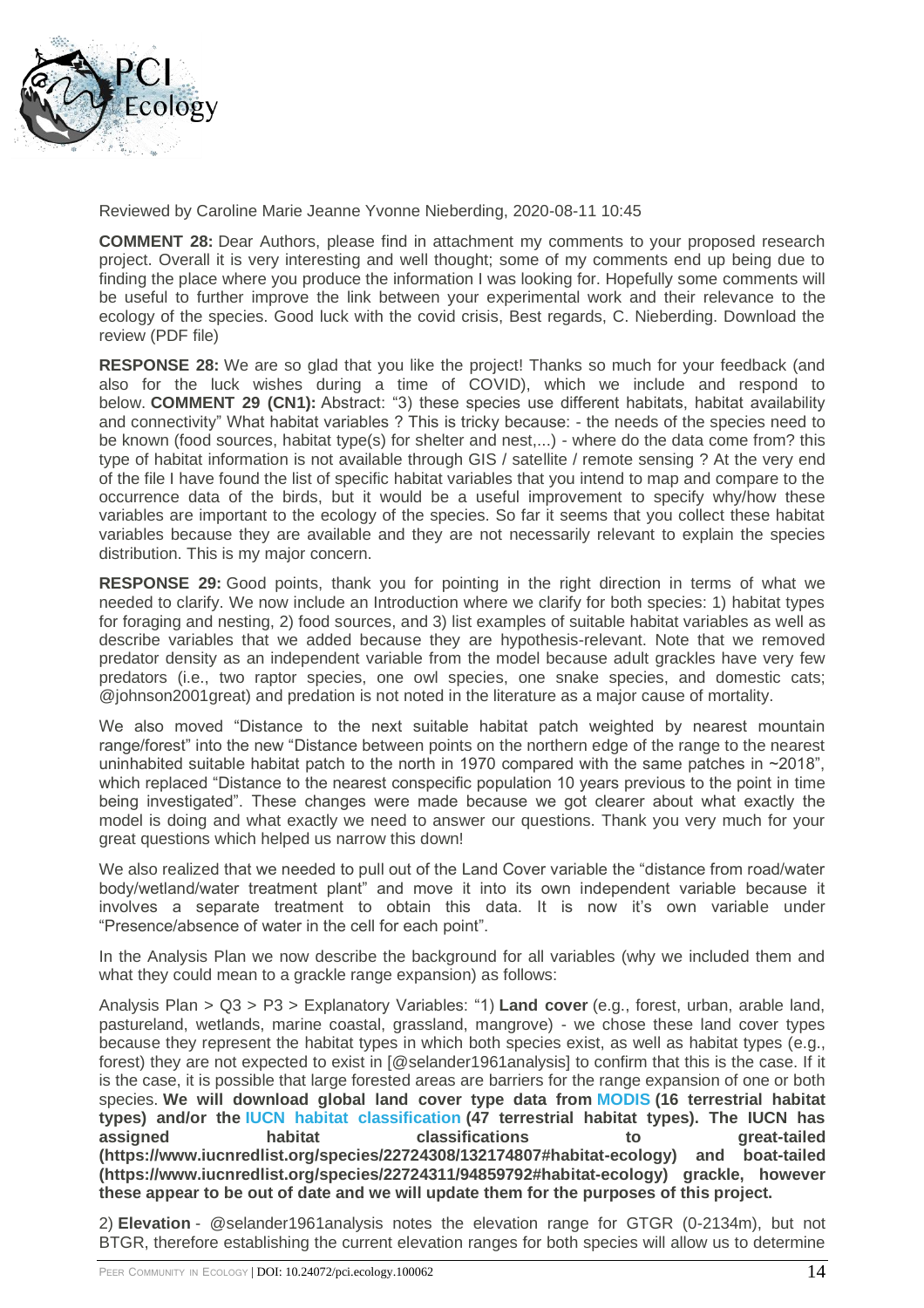

whether and which mountain ranges present range expansion challenges. **We will obtain elevation data from [USGS.](https://www.sciencebase.gov/catalog/item/4fb5495ee4b04cb937751d6d)**

3) **Climate** (e.g., daily/annual temperature range) - because this species was originally tropical [@wehtje2003range], which generally has a narrow daily and annual climate range, and now they exist in temperate regions, which have much larger climate ranges, this variable will allow us to determine potential climatic limits for both species. If there are limits, this could inform the difference between the range expansion rates of the two species. **We will consider the 19 bioclimatic variables from [WorldClim.](https://ecology.peercommunityin.org/articles/worldclim.org)**

4) **Presence/absence of water in the cell for each point** - both species are considered to be highly associated with water [e.g., @selander1961analysis], therefore we will identify how far from water each species can exist to determine whether it is a limiting factor in the range expansion of one or both species. The data will come from [USGS National Hydrography.](https://www.usgs.gov/core-science-systems/ngp/national-hydrography/access-national-hydrography-products)

5) **Connectivity:** Distance between points on the northern edge of the range to the nearest uninhabited suitable habitat patch to the north in 1970 compared with the same patches in ~2018. We identified the northern edge of the distribution based on reports on eBird.org from 1968-1970, which resulted in recordings of GTGR in 48 patches and recordings of BTGR in 30 patches. For these patches, we calculated the connectivity (the least cost path) to the nearest uninhabited suitable habitat patch in 1970 and again in ~2018. Given that GTGR are not found in forests and that the elevation limits for GTGR [@selander1961analysis], and observing the sightings of both species on eBird.org, large forests, tall mountain ranges and high elevation geographic features could block or slow the expansion of one or both species into these areas and their surroundings. For each point, we will calculate the least cost path between it and the nearest location with grackle presence using the leastcostpath R package (@leastcostpath). This will allow us to determine the costs involved in a grackle deciding whether to fly around or over a mountain range/forest. We will define the forest and mountain ranges from the land cover and/or elevation maps.

**COMMENT 30 (CN2):** State of the data: "This preregistration was written (Mar 2020) prior to collecting any data from the edge and core populations." Which means ? Please specify

**RESPONSE 30:** Good point. We clarified as follows: "This preregistration was written (Mar 2020) prior to collecting any data from the edge and core populations, therefore we were blind to these data"

**COMMENT 31 (CN3):** State of the data: "Some of the relatedness data from the middle population (Arizona) has already been analyzed for other purposes (n=57 individuals, see Sevchik et al. (2019)), therefore it will be considered secondary data: data that are in the process of being collected for other investigations. However, we have now collected blood samples from many more grackles in Arizona, therefore we will redo the analyses from the Arizona population in the analyses involved in the current preregistration" Relevant for this study ? Are you going to use relatedness/ genetic data ? Relevance unclear based on abstract above. It is clear later in the description of the protocole but it may be useful to be more explicit earlier about the type of data (snp) and that these data have been proven useful to quantify a range of relatedness in different populations of this species?

RESPONSE 31: Sorry for our lack of clarity! We now describe this in the new Introduction and we clarified the State of the Data as follows:

"However, we were not blind to some of the data from the Arizona population: some of the relatedness data (SNPs used for Hypothesis 2 to quantify relatedness to infer whether individuals disperse away from relatives) from the middle population (Arizona) has already been analyzed for other purposes (n=57 individuals, [see](http://corinalogan.com/Preregistrations/gdispersal_manuscript.html) @sevchik2019dispersal). Therefore, it will be considered secondary data: data that are in the process of being collected for other investigations. We have now collected blood samples from many more grackles in Arizona, therefore we will redo the analyses from the Arizona population in the analyses involved in the current preregistration."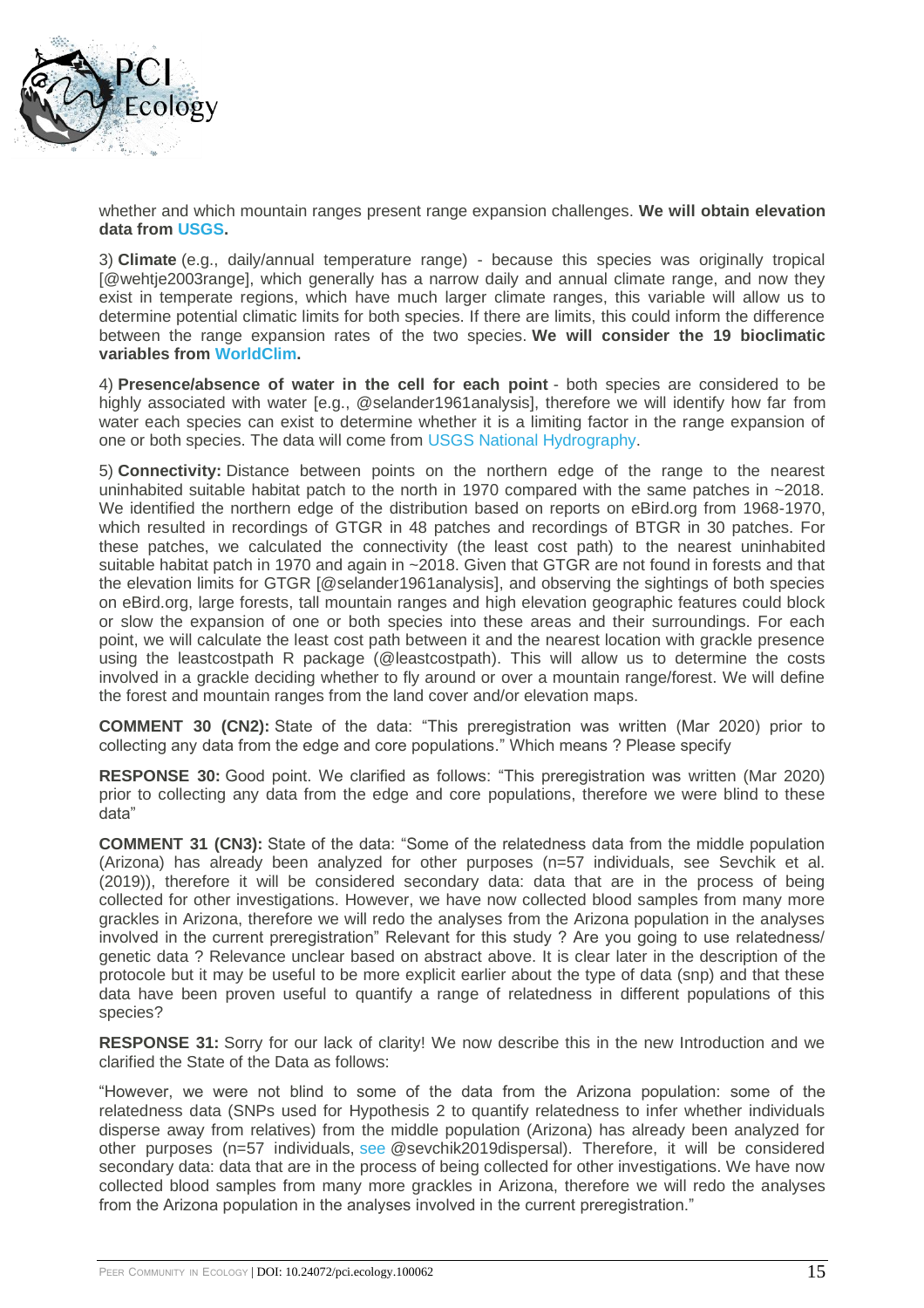

**COMMENT 32 (CN4):** State of the data: "This preregistration was submitted in May 2020 to PCI Ecology for pre-study peer review" I have not seen this data

**RESPONSE 32:** Sorry for the confusion. This just documents the time we submitted this preregistration to PCI Ecology, which is the submission you commented on. This section is more of a place for people to see which parts of the study happened before data collection, after data collection and before data analysis, and after data analysis so readers can judge for themselves our level of bias throughout the process.

**COMMENT 33 (CN5):** State of the data: "**Level of data blindness:** Logan and McCune collect the behavioral data (H1) and therefore have seen this data for the Arizona population. Lukas has access to the Arizona data and has seen some of the summaries in presentations. Chen has not seen any data." I think that this is not what is expected as an answer : behavioural studies may be biased mostly by knowing which outcome is expected for the animal at the time the data is collected. So we rather expect that the scientist who collected the behavioural observations is not aware of the population origin of the animals, and that animals from different populations (as far as possible) are randomized during successive observations. I understand that this may not be feasible for a study of such large geographical scale (as you write late in the protocols).

**RESPONSE 33:** Yes, in our case, the behavioral data are collected at the location the particular population is at, so experimenters always know which population they are working in. In registered reports, the level of data blindness is important to document because seeing the data can influence their future predictions about a particular question (see Chambers & Tzavella 2020 https://osf.io/preprints/metaarxiv/43298/ for more details). We wanted to be clear up front what our potential for bias is.

**COMMENT 34 (CN6):** H1 > P1 "speed at reversing a previously learned color preference" For food items ?

**RESPONSE 34:** Yes, exactly. We clarified, thank you! We revised it to:

"speed at reversing a previously learned color preference based on it being associated with a food reward"

**COMMENT 35 (CN7):** H1 > P1 "innovativeness: number of options solved on a puzzle box" Link to natural selection in the wild is unclear ?

**RESPONSE 35:** We have now clarified this in the new Introduction.

**COMMENT 36 (CN8):** H1 > P1 "Perhaps in newly established populations, individuals need to learn about and innovate new foraging techniques or find new food sources" Relevant but then better link your experimental tests to ecologically relevant hypotheses. For example why test for learning of colour change, if not for food? Or puzzle tests while localization /exploration of new / scattered food item is perhaps more relevant? In general, this becomes more clear after one has read the protocols below, but this is my second and last real concern about this project: can you link better the expected ecological needs (for finding food) and the type of tests that you conduct here? To give you an example, in butterflies we test the specific host plant that females use to oviposit, and the test is about the time they need to find, and remember, the location of the host plant. The link to the demography and on selection in the field is more immediate.

**RESPONSE 36:** We have now clarified this in the new Introduction.

**COMMENT 37 (CN9):** H1 > P1 "Higher variances in behavioral traits indicate that there is a larger diversity of individuals in the population, which means that there is a higher chance that at least some individuals in the population could innovate foraging techniques and be more flexible, exploratory, and persistent, which could be learned by conspecifics and/or future generations." The expectations about variance in addition to means are highly relevant.

**RESPONSE 37:** Great point, thank you for bringing this up! For the flexibility analysis, we now repeated the same simulation while holding the sample size constant, and setting all three site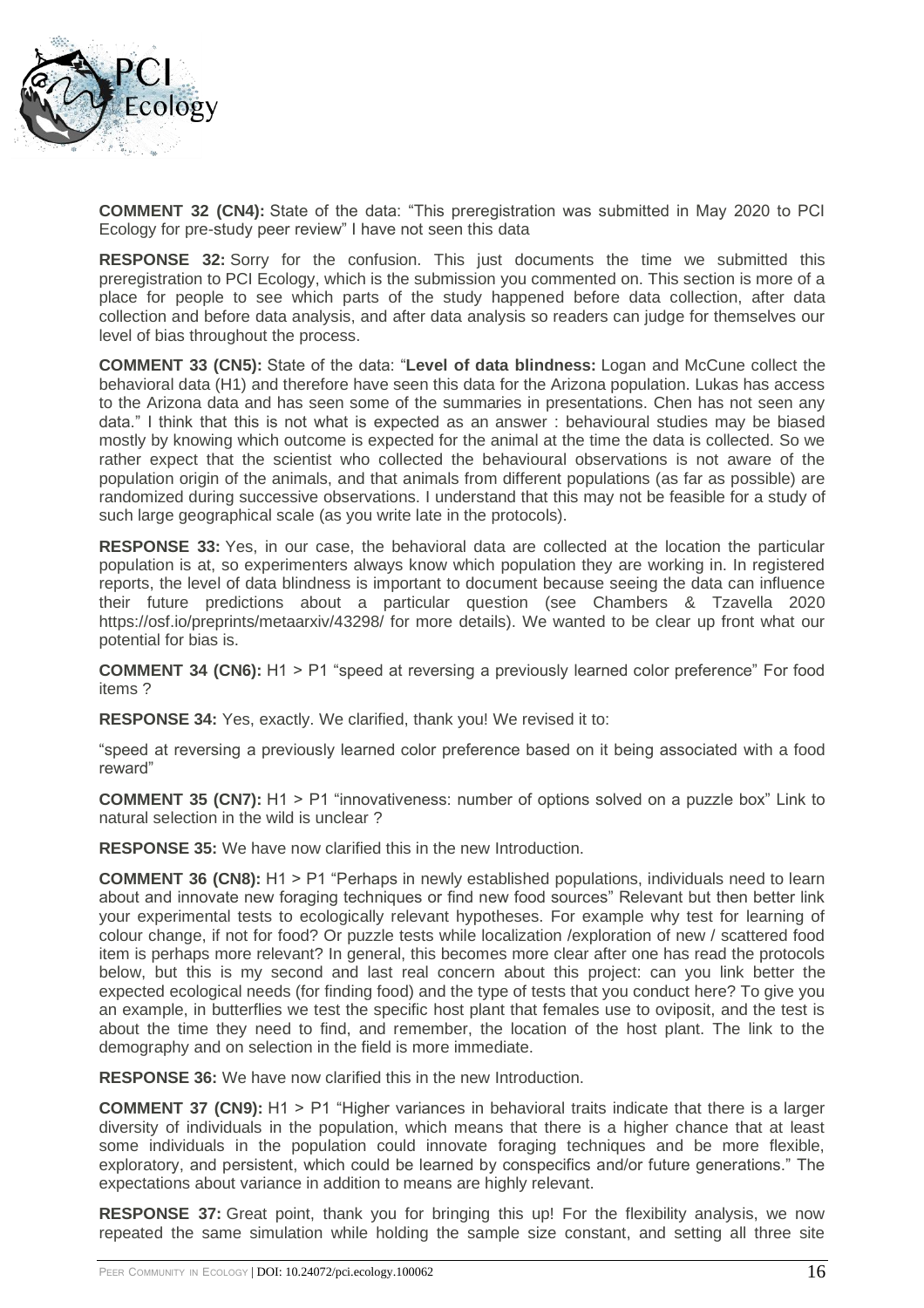

means to be the same and holding them constant, while we varied the standard deviation for each response variable in Q1. The results are in the new Table 3, and we added explanations about these results as follows:

Analysis Plan > Q1 > Flexibility Analysis: "To investigate the degree to which we can detect differences in the variances between sites, we ran another version of the **mathematical model** using a sample size of 15 per site and we held the mean number of trials to reverse a preference constant between all populations. We then changed the \$\alpha\$ standard deviations and performed pairwise site contrasts. We determined that it will be difficult to detect meaningful differences in variances in the number of trials to reverse a preference between sites (Table 3)."

The results show that we will not be able to robustly detect differences in variance between populations because the boundary for where all of the values are on one side of zero moves around quite a lot. One thing that we have been discussing is the fact that measurement error can obscure differences in variances. Therefore, the simulation suggests that we will be able to detect differences in the mean with these sample sizes, but likely not differences in the variances.

For the other three analyses (innovation, exploration, and persistence), the distributions we used (binomial and gamma-Poisson) were such that the mean is tied to the variance, therefore, instead of attempting to pull variance out in these models, we will plot the variance for these variables to compare site differences visually. We believe this will be sufficient because the flexibility analysis showed us empirically that we will not be able to robustly detect differences between site variances, which is likely due to us choosing to model small sample sizes per site and that there is likely to be measurement error that, if large enough, can obscure differences in variance. We clarified this in the text as follows:

Analysis Plan > Q1 > Innovation Analysis: "Because the mean and the variance are linked in the binomial distribution, and because the variance simulations in the flexibility analysis showed that we will not be able to robustly detect differences in variance between sites, we will plot the variance in the number of loci solved between sites to determine whether the edge population has a wider or narrower spread than the other two populations."

Analysis Plan > Q1 > Exploration Analysis: "Because the mean and the variance are linked in the gamma-Poisson distribution, and because the variance simulations in the flexibility analysis showed that we will not be able to robustly detect differences in variance between sites, we will plot the variance in the latency to approach the object between sites to determine whether the edge population has a wider or narrower spread than the other two populations."

Analysis Plan > Q1 > Persistence Analysis: "Because the mean and the variance are linked in the binomial distribution, and because the variance simulations in the flexibility analysis showed that we will not be able to robustly detect differences in variance between sites, we will plot the variance in the proportion of trials participated in between sites to determine whether the edge population has a wider or narrower spread than the other two populations."

**COMMENT 38 (CN10):** H1 > P1 alt 1 "If the original behaviors exhibited by this species happen to be suited to the uniformity of human-modified landscapes (e.g., urban, agricultural, etc. environments are modified in similar ways across Central and North America), then the averages and/or variances of these traits will be similar in the grackles sampled from populations across their range" This result may also occur if irrelevant behaviour have been tested, hence my comments above about ecological relevance of behavioural tests. Hence my concern about the ecological relevance of your experimental behavioural tests.

**RESPONSE 38:** We have now clarified the ecological relevance in the new Introduction.

**COMMENT 39 (CN11):** H1 > P1 alt 1 "Alternatively, it is possible that 2.9 generations at the edge site is too long after their original establishment date to detect differences in the averages and/or variances" It would be relevant to backup this by evidence from experimental evolution on learning skills in vertebrates (like mouse,...). I doubt that populations would get back to ancestral averages in cognition within 3 generations.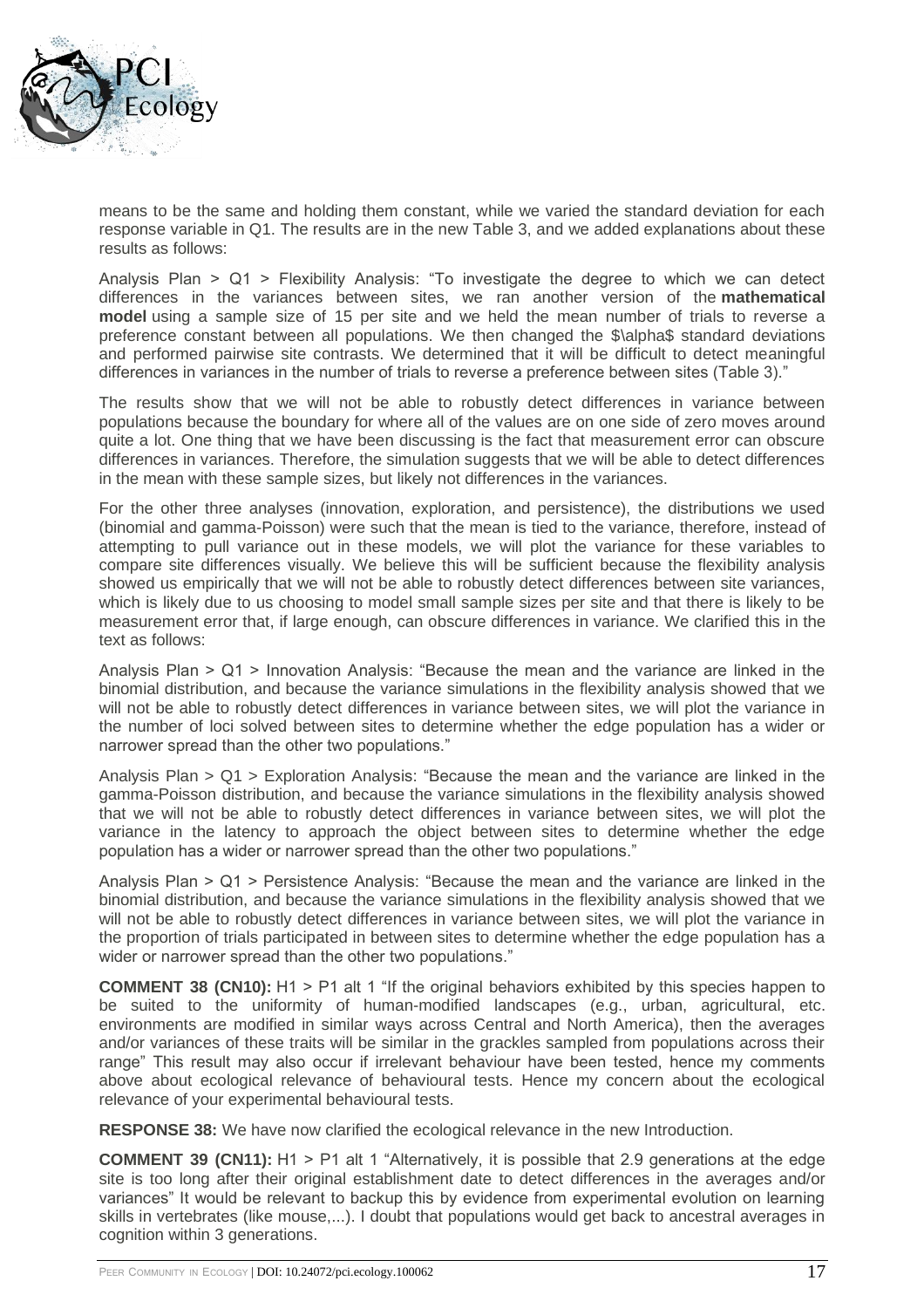

**RESPONSE 39:** We agree that we should back this statement up with evidence from experimental evolution - thank you for pointing this out! Evidence is accumulating that learning can be costly (reviews in Mery and Burns 2010 and Dunlap and Stephens 2016), and we found examples that we now include in the preregistration:

Prediction 1 > Alternative 1: "Alternatively, it is possible that 2.9 generations at the edge site is too long after their original establishment date to detect differences in the averages and/or variances (though evidence from experimental evolution suggests that, even after 30 generations there is no change in certain behaviors when comparing domestic guinea pigs with 30 generations of wildcaught captive guinea pigs @kunzl2003wild, whereas artificial selection can induce changes in spatial ability in as little as two generations @kotrschal2013artificial)."

Mery and Burns, 2010. Behavioral plasticity: an interaction between evolution and experience Evolutionary Ecology, 24 (2010), pp. 571-583

Dunlap and Stephens, 2016. Reliability, uncertainty, and costs in the evolution of animal learning Curr. Opin. Behav. Sci., 12 (2016), pp. 73-79, 10.1016/j.cobeha.2016.09.010

**COMMENT 40 (CN12):** H1 > P1 alt 1 "If the sampled individuals had already been living at this location for long enough (or for their whole lives) to have learned what they need about this particular environment (e.g., there may no longer be evidence of increased flexibility/innovativeness/exploration/persisence), there may be no reason to maintain population diversity in these traits to continue to learn about this environment" Relevant : then focus on juveniles individuals in sampling, if possible

**RESPONSE 40:** We apologise for our lack of clarity. We focus on adult grackles for two key reasons: (i) they are more likely to have fully developed fine motor skills (e.g., holding/grasping objects with their bill – see Collias & Collias 1964 and Rutz et al. 2016 for ontogenetic differences in birds' capacity to mandibulate nesting material and sticks, for example) and (ii) we cannot distinguish between, for example, a juvenile bird of 8 months versus an adult of 12 months of age. Thus, we do not focus on juvenile individuals so as not to confound potential age-related variation in cognitive abilities and in fine motor-skill development with variation in our target variables of interest. We now include this rationale:

Methods > Planned Sample: "Great-tailed grackles are caught in the wild in Woodland, California and at a site to be determined in Central America. We aim to bring adult grackles, rather than juveniles, temporarily into the aviaries for behavioral choice tests to avoid the potential confound of variation in cognitive development due to age, as well as potential variation in fine motor-skill development (e.g., holding/grasping objects—early-life experience plays a role in the development of both of these behaviors; e.g., Collias & Collias 1964, Rutz et al. 2016) with variation in our target variables of interest. Adults will be identified from their eye color, which changes from brown to yellow upon reaching adulthood (Johnson and Peer 2001)."

**COMMENT 41 (CN13):** Figure 2: For non-bird experts these pictures should be associated to explanations to justify the choice of behavioural tests.

**RESPONSE 41:** We added an ecological relevance statement for the choice of our behavioral tests in the new Introduction. However, we agree that our figure caption was too sparse, and so we added the below text. We changed two labels in our figure ("reversal learning" changed to "flexibility" and "multiaccess box" changed to "innovativeness") to match the description:

Figure 2 > Legend: "Experimental protocol. Great-tailed grackles from core, middle, and edge populations will be tested for their: (top left) flexibility (number of trials to reverse a previously learned color tube-food association); (middle) innovativeness (number of options [lift, swing, pull, push] solved to obtain food from within a multi-access log); (bottom left) persistence (proportion of trials participated in during flexibility and innovativeness tests); and (far right) exploration (latency to approach/touch a novel object)."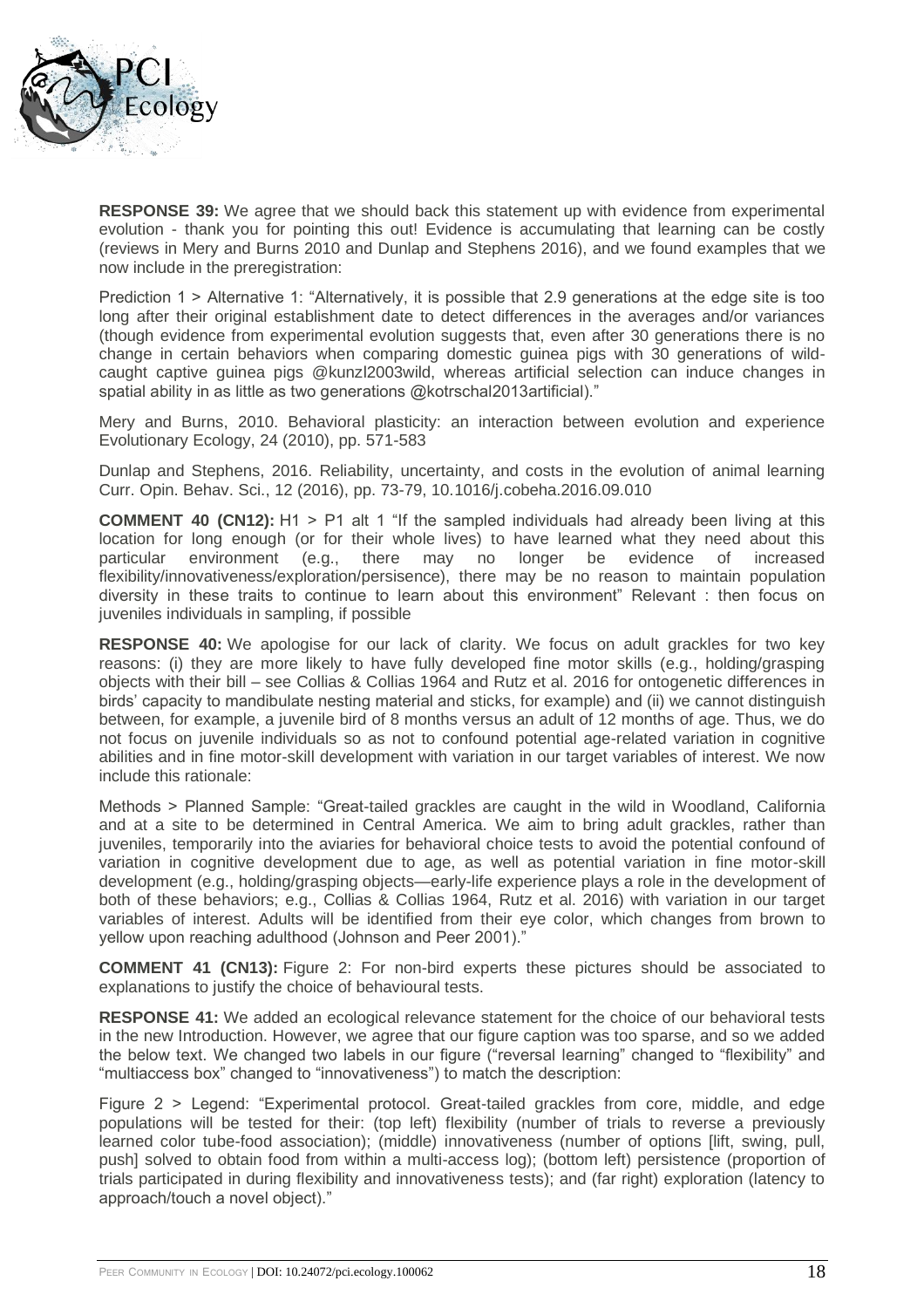

**COMMENT 42 (CN14):** H2: "Changes in dispersal behavior, particularly for females, which is the sex that appears to be philopatric in the middle of the range expansion, facilitate the great-tailed grackle's geographic range expansion" Not clear to me why focus on females. Males is the usual dispersing sex. Females as the limiting factor (without females no nests)? Please clarify.

**RESPONSE 42:** We discovered that females are the philopatric sex in this species in a previous study (Sevchik et al. 2019 http://corinalogan.com/Preregistrations/gdispersal\_manuscript.html), but, thanks to your comment, we realized this wasn't clear, therefore we added the citation. We also changed our predictions to make the expected effect clearer, in particular that we expect more dispersal at the edge. However, given that we know that males disperse in the middle of the range expansion, we might only see an increase in dispersal at the edge for females:

Q2 > Prediction 2: "a higher proportion of individuals, particularly females, which is the sex that appears to be philopatric in the middle of the range expansion [@sevchik2019dispersal], disperse in a more recently established population"

**COMMENT 43 (CN15):** H2 > P2 "If a change in dispersal behavior is facilitating the expansion, then we predict more dispersal at the edge: a higher proportion of individuals disperse in a more recently established population and, accordingly, fewer individuals are closely related to each other" This appears to be true in many species, but it may be necessary but not sufficient to colonize new areas. Innovation may be needed in addition to increased dispersal at distribution edges.

**RESPONSE 43:** We now made it clearer throughout the text that we are not talking about competing alternative hypotheses, but that the range expansion could be associated with all or none of the variables we are measuring (see Response 4). For example, we might find that the individuals in the edge population show higher levels of innovation as well as being more likely to have dispersed and we cannot and do not intend to tease these apart. We made sure to clarify this as follows:

Q2 > P2: "We predict **more dispersal at the edge**: a higher proportion of individuals, particularly females, which is the sex that appears to be philopatric in the middle of the range expansion [@sevchik2019dispersal], disperse in a more recently established population and, accordingly, fewer individuals are closely related to each other. *This would support the hypothesis* that changes in dispersal behavior **are involved in** the great-tailed grackle's geographic range expansion."

**COMMENT 44 (CN16):** H2 > P2 alt 1"If the original dispersal behavior was already well adapted to facilitate a range expansion, we predict that the proportion of individuals dispersing is not related to when the population established at a particular site and, accordingly, the average relatedness is similar across populations." This explains that relatedness measures are collected. However do you have evidence that your markers for quantifying relatedness (microsat?) got it is snp later on) will be variable enough to detect such limited changes in relatedness? Would another behavioural test perhaps be a better estimate of dispersal (perhaps, propensity to leave a cage for another in large field enclosures, perhaps?)?

**RESPONSE 44:** Thanks to your comment, we realized this wasn't clear. We have evidence that these markers work for quantifying relatedness because we have already conducted a dispersal study on part of the Arizona great-tailed grackle population (Sevchik et al. 2019 http://corinalogan.com/Preregistrations/gdispersal\_manuscript.html). We now explain this in better detail in the new Introduction:

Introduction: "To determine whether females and/or males move away from the location they hatched, we will assess whether their average relatedness (calculated using single nucleotide polymorphisms, SNPs) is lower than what we would expect if individuals move randomly [@sevchik2019dispersal]."

**COMMENT 45 (CN17):** Table 1: "The number of generations at a site is based on a generation length of 5.6 years for this species (@GTGRbirdlife2018) and on the first year in which this species was reported to breed at the location" At what age do they start to breed ?

**RESPONSE 45:** They start breeding at age 1. We added this to: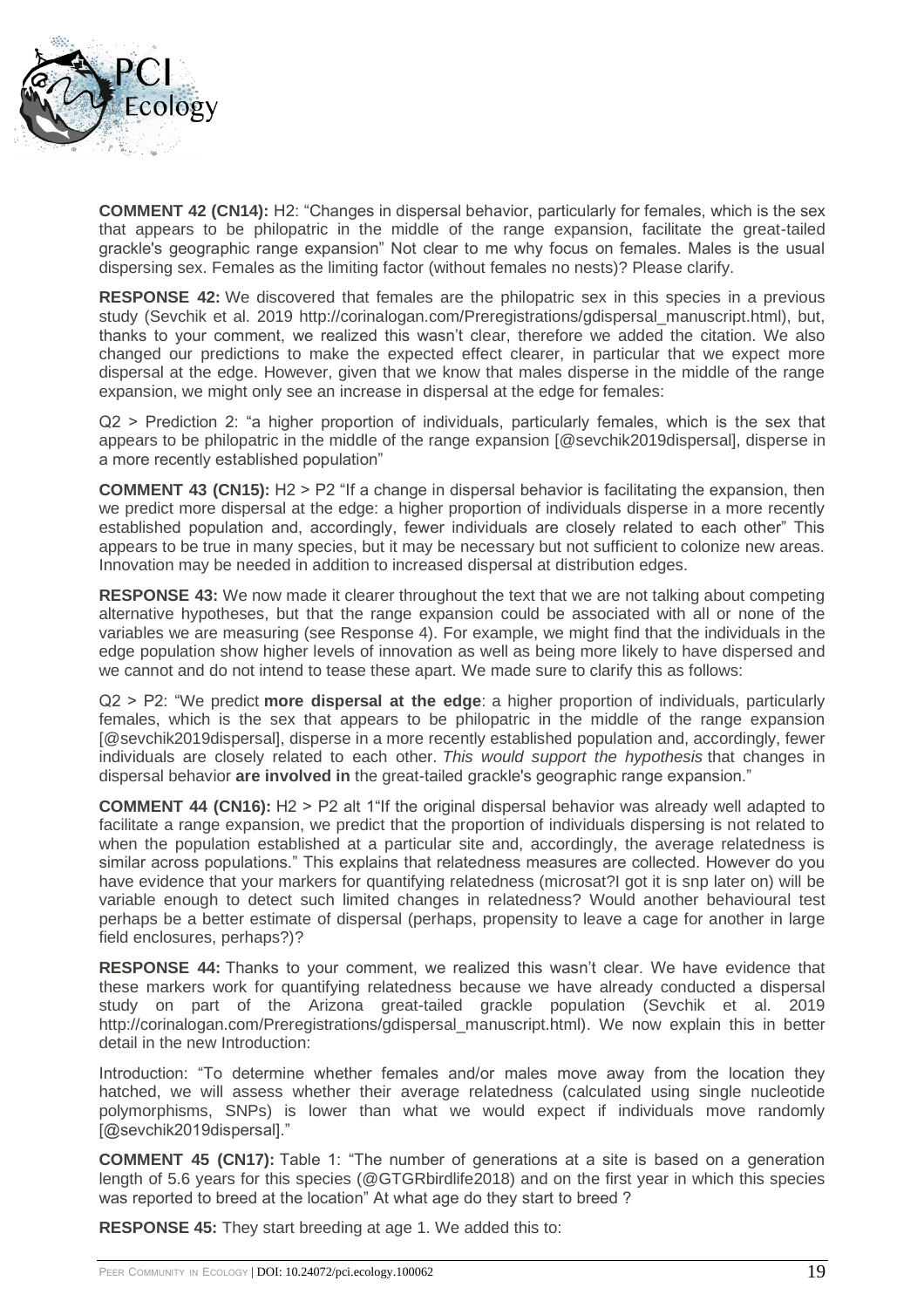

Table 1 legend: "(note: this species starts breeding at age 1)"

**COMMENT 46 (CN18):** Table 1: Nice contrasted population sites

**RESPONSE 46:** Thank you!

**COMMENT 47 (CN19):** H3 > P4 "Over the past few decades, GTGR has increased the habitat breadth that they can occupy, whereas BTGR continues to use the same limited habitat types." Re: Habitat breadth: Which are ?

**RESPONSE 47:** We now include known habitat differences between these two species in the new Introduction, which appear to be related to suitable nesting habitat - thank you for pointing out that we did not include this information! This is what we added:

Introduction: "Detailed reports (@selander1961analysis, @wehtje2003range) on the breeding ecology of these two species indicate that range expansion in boat- but not great-tailed grackles may be constrained by the availability of suitable nesting sites. Boat-tailed grackles nest primarily in coastal marshes, whereas great-tailed grackles nest in a variety of locations (e.g., palm trees, bamboo stalks, riparian vegetation, pines, oaks). However, this apparent difference in habitat breadth has yet to be rigorously quantified."

**COMMENT 48 (CN20):** H3 > P5 "Some inherent trait allows GTGR to expand even though both species have unused habitat available to them." It would be relevant to quantify behavioural traits in the sister species as well.

**RESPONSE 48:** We agree and we have future plans to do a behavioral comparison with BTGR, however it is beyond the scope of our current funding period.

**COMMENT 49 (CN21):** Figure 3 "Comparing the availability of suitable habitat between great-tailed grackles (GTGR), which are rapidly expanding their geographic range, and boat-tailed grackles (BTGR), which are not" They certainly have different habitat requirements given that their distribution ranges do not overlap. It will be hard to make a useful comparison between the two species without quantifying behavioural traits in the sister, not expanding, species.

**RESPONSE 49:** Please see our Response 48. The ranges of the two species do overlap in Texas, Louisiana, Mississippi, and Alabama (Selander & Giller 1961, eBird.org). Additionally, because our hypotheses about behavior and habitat are not mutually exclusive, we can still determine whether habitat changes play a role in the boat-tailed grackle's lack of a rapid range expansion.

**COMMENT 50 (CN22):** Methods > Planned sample "Great-tailed grackles are caught in the wild in Woodland, California and at a site to be determined in Central America" Focus on juveniles (as suggested above)?

**RESPONSE 50:** Please see our Response 40.

**COMMENT 51 (CN23):** Methods > Planned sample: "We catch grackles with a variety of methods (e.g., walk-in traps, mist nets, bow nets), some of which decrease the likelihood of a selection bias for exploratory and bold individuals because grackles cannot see the traps (i.e., mist nets)" good

### **RESPONSE 51:** Thank you!

**COMMENT 52 (CN24):** Methods > Data collection stopping rule: "We will stop collecting data on wild-caught grackles in H1 and H2 (data for H3 are collected from the literature)" this is very surprising : what type of data ? please specify.

**RESPONSE 52:** We now clarified this in the new Introduction:

"Secondly, we aim to investigate whether habitat availability, not necessarily inherent species differences, explains why great-tailed grackles are able to much more rapidly expand their range than their closest relative, boat-tailed grackles (*Q. major*) [@post1996boat; @wehtje2003range]. Detailed reports on the breeding ecology of these two species indicate that range expansion in boatbut not great-tailed grackles may be constrained by the availability of suitable nesting sites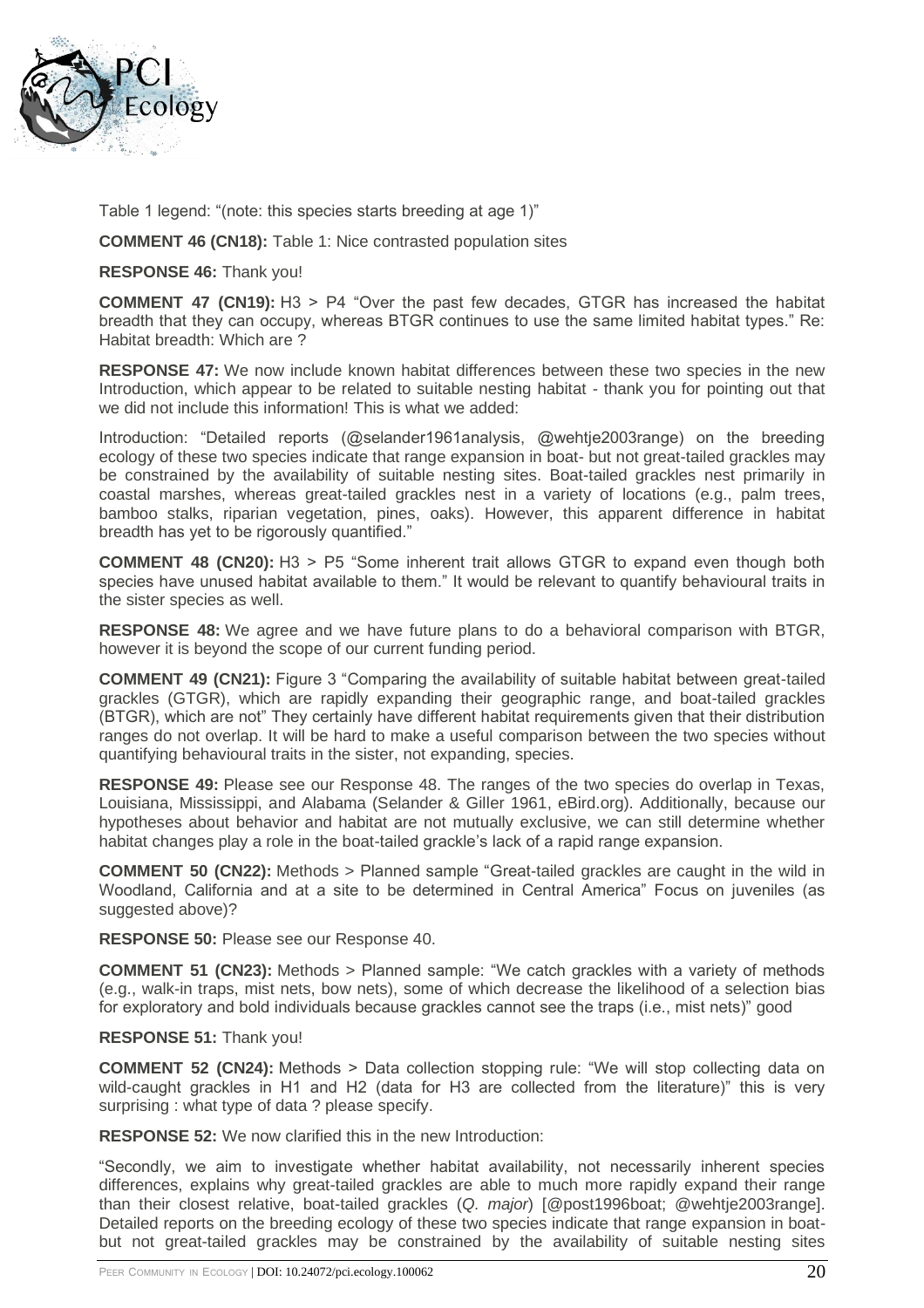

[@selander1961analysis; @wehtje2003range]. Boat-tailed grackles nest primarily in coastal marshes, whereas great-tailed grackles nest in a variety of locations (e.g., palm trees, bamboo stalks, riparian vegetation, pines, oaks). However, this apparent difference in habitat breadth has yet to be rigorously quantified. Great-tailed grackles inhabit a wide variety of habitats (but not forests) at a variety of elevations (0-2134m), while remaining near water bodies, while boat-tailed grackles exist mainly in coastal areas [@selander1961analysis]. Both species have similar foraging habits: they are generalists and forage in a variety of substrates on a variety of different food items [@selander1961analysis]. We will use ecological niche modeling to examine temporal habitat changes over the past few decades using observation data for both grackle species from existing citizen science databases. We will compare this data with existing data on a variety of habitat variables. We identified suitable habitat variables from @selander1961analysis, @johnson2001great, and @post1996boat (e.g., types of suitable land cover including marine coastal, wetlands, arable land, grassland, mangrove, urban), and we added additional variables relevant to our hypotheses (e.g., distance to nearest uninhabited suitable habitat patch to the north, presence/absence of water in the area). A suitable habitat map will be generated across the Americas using ecological niche models. This will allow us to determine whether the range of greattailed grackles, but not boat-tailed grackles, might have increased because their habitat suitability and connectivity (which combined determines whether habitat is available) has increased, or whether great-tailed grackles now occupy a larger proportion of habitat that was previously available."

**COMMENT 53 (CN25):** Methods > Protocols and open materials > Suitable habitat: "We identified suitable habitat variables from Selander and Giller (1961), Johnson and Peer (2001), and Post et al. (1996), and we added additional variables relevant to our hypotheses. A suitable habitat map will be generated across the Americas using GIS. " This is central to explain because it is not straightforward to see the relevance and feasability

**RESPONSE 53:** Please see the new Introduction where we clarified this.

**COMMENT 54 (CN26):** Analysis plan: This seems very well done but I have not read with total attention

**RESPONSE 54:** Thank you very much! It was our first time fully implementing what we have been learning from Richard McElreath's Statistical Rethinking book and course. We're really proud that we were able to develop these models because they are much better suited to our questions than standard analyses.

**COMMENT 55 (CN27):** Analysis Plan > P3 > Explanatory variables 1-6. Here are the variables for habitat comparison. It would be useful to specify what range of values for these variables are relevant for each of the two species (is it known?)

**RESPONSE 55:** The range of values for these two species is not known, and it is one of the aims of our investigation to determine this. Please see our Response 29 for many more details on each explanatory variable.

To help clarify, we added to the Analysis Plan > Q3 which analyses we will run to answer our questions:

**Analysis 1 (P3: different habitats):** does the range of variables that characterize suitable habitat for GTGR differ from that of BTGR? We will fit species distribution models for both species in 2018 to identify the variables that characterize suitable habitat. We will examine the raw distributions of these variables from known grackle occurrence points or extract information on how the predicted probability of grackle presence changes across the ranges for each habitat variable. The habitat variables for each species will be visualized in a figure that shows the ranges of each variable and how much the ranges of the variables overlap between the two species or not.

**Analysis 2 (P3: habitat suitability):** has the available habitat for both species increased over time? We will fit species distribution models for both species in 1970 and in 2018 and determine for each variable, the range in which grackles are present (we define this as the habitat suitability for each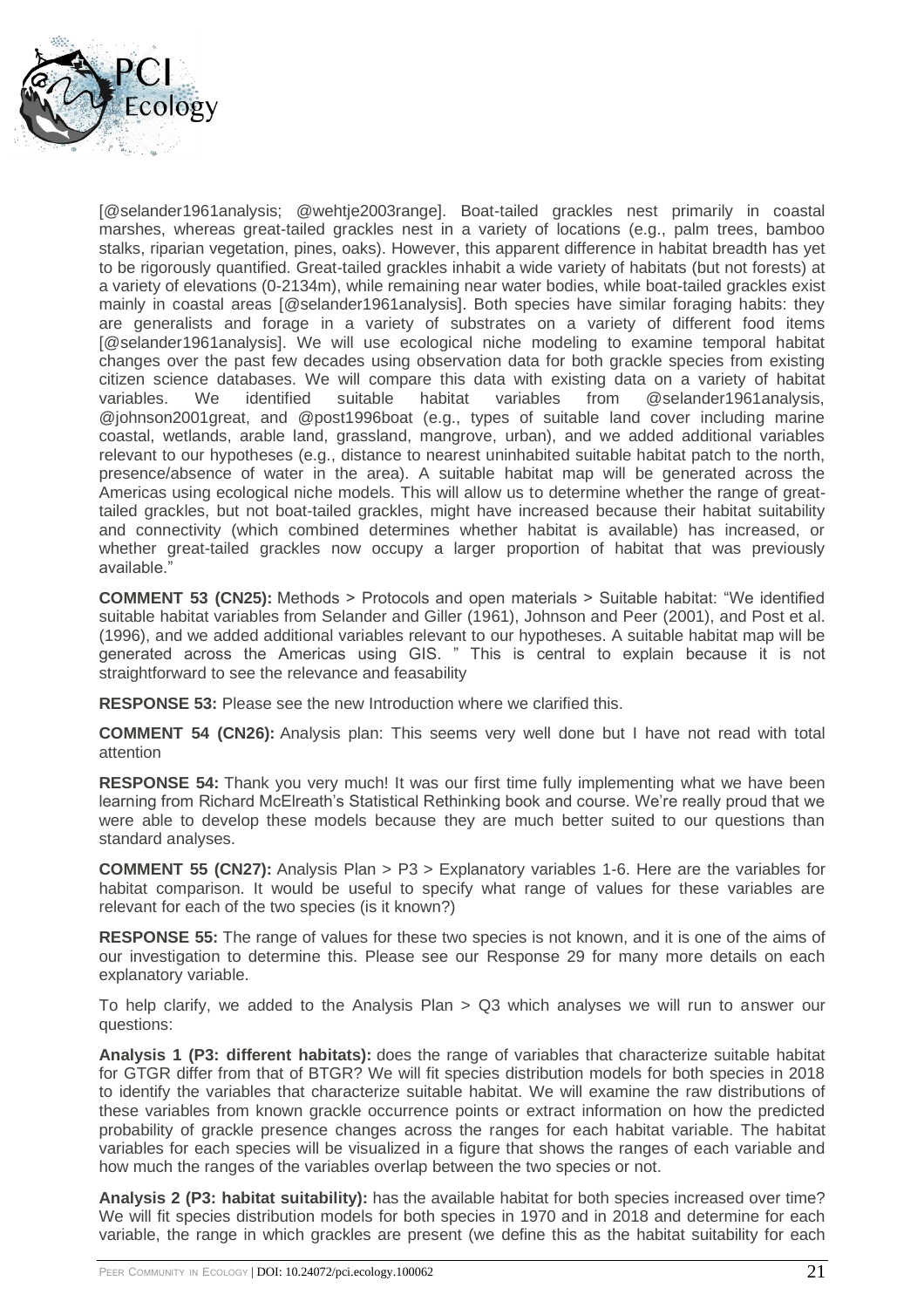

species). Then we will take these variables and identify which locations in the Americas fall within the grackle-suitable ranges in 1970 and in 2018. We will then be able to compare the maps (1970 and 2018) to determine whether the amount of suitable habitat has increased or decreased.

If we are able to find data for these variables before 1970 across the Americas, we will additionally run models using the oldest available data to estimate the range of suitable habitat earlier in their range expansion.

**Analysis 3 (P3: habitat connectivity):** has the habitat connectivity for both species increased over time? If the connectivity distances are smaller in 2018, this will indicate that habitat connectivity has increased over time. We will calculate the least cost path from the northern edge to the nearest suitable habitat patch. To compare the distances between 1970 and 2018, and between the two species, we will run two models where both have the distance as the response variable and a random effect of location to match the location points over time. The explanatory variable for model 1 will be the year (1970, 2018), and for model 2 it will be the species (GTGR, BTGR).

If we are able to find data for these variables before 1970 across the Americas, we will additionally run models using the oldest available data to estimate the range of connected habitat earlier in their range expansion.

**Analysis 4 (P4: habitat breadth):** has the habitat breadth of both species changed over time? We will count the number of different land cover categories each species is or was present in for 1970 and 2018. To determine whether this influences their distributions, we will calculate how much area in the Americas is in each land cover category, which would then indicate how much habitat is suitable (based solely on land cover) for each species.

### *Decision by [Esther Sebastián González,](https://ecology.peercommunityin.org/public/user_public_page?userId=713)* **11 Aug 2020**

I have now received the comments from 3 experienced reviewers on your preprint. The three of them think that your preprint is of interest and that you have made a great effort on putting it together, but they all include many comments that can help to improve it. Therefore, I am going to ask you to have a deep look to all the issues raised by the reviewers and submit a revised version of it.

# *Reviewed by [Pizza Ka Yee Chow,](https://ecology.peercommunityin.org/public/user_public_page?userId=617) 14 Jul 2020*

I have reviewed Logan and colleagues' preregistered manuscript title 'Implementing a rapid geographic range expansion - the role of behavior and habitat changes'. The authors would like to examine the role of behaviours and habitat suitability in relation to an invasive species expansion, using Great-tailed grackles (Quiscalus mexicanus) as study species. To do so, they will assess multiple behaviours that have been shown or are thought to related to range expansion using several tasks (e.g. behavioural flexibility innovation, reversal learning, exploration) alongside dispersal behaviours within several populations at different stage of expansion. The authors will also include habitat-related variables (e.g. availability, suitability) in their investigation.

I think this work is important; not many studies to date have covered both internal factors such as characteristics (behaviour) of a species and external factors (habitat suitability/availability) in relation to species expansion. This study will help to shed lights on factors related to invasion success or successful settlement in new environments. While I find the study concept is important and worth to be investigated, I also find there are some major issues and queries in relation to smaller aspects within the concept (see below). Perhaps, this is down to the authors have provided a very brief version of their study (i.e. pre-registration). In this review, I have provided some suggestions here, which I hope they would be help the authors to refine their study design and write up for the final submission.

1) The abstract provides a very brief study background and the study objectives. However, it does not convey clearly the idea of the alternative explanation for range expansion. One issue here is that having suitable habitats as a facilitator of an species expansion is not new. In particular in ecology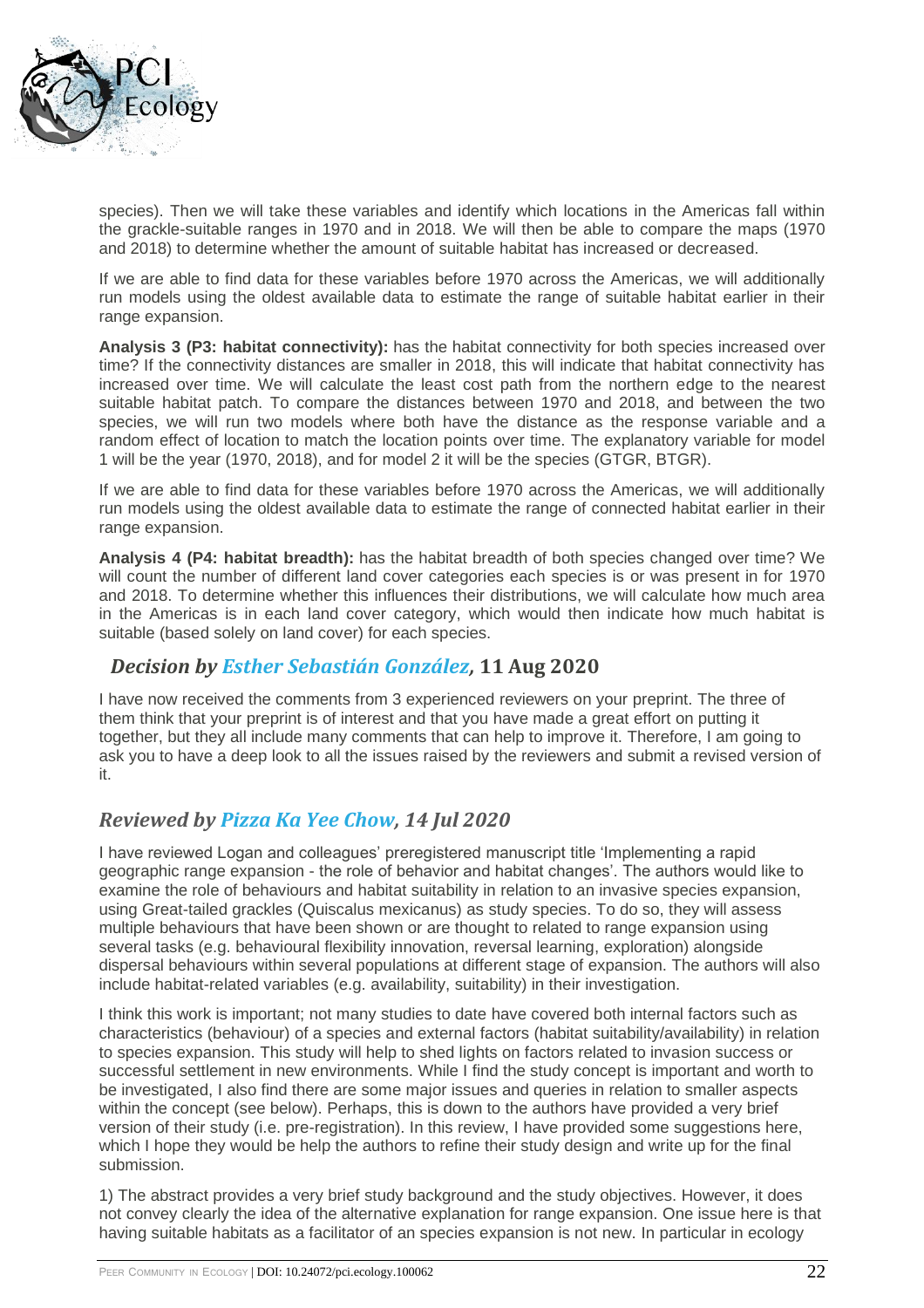

and more specifically invasive ecology, be it alone in plants or animals. Yet, there is no reference to support such idea.

2) Another major issue here is down to what the authors would like to do: are the authors seeking behaviour OR habitat suitability is the cause of range expansion? Or are they examining the relative roles of behaviour AND habitat suitability? (as the authors have stated in the C) Hypothesis : 'the relative roles of changes in behaviour and changes in habitats in the range expansion of great-tailed grackles.'). The former question appears to argue either nature or nurture whereas the latter is more prone to a combination of both. In the actual write up, the authors should clarify this concept succinctly.

3) Hypothesis: It is good that the authors are looking at several behaviours to understand the research question. However, the authors appear to weight up all behaviours in understanding the research question. Indeed, any two behaviours may vary their importance within the same expansion stage. For example, looking each trait at within population level, exploration may be more important than flexibility (despite both traits may be correlated in some ways) within the 'edge' populations (and not only between 'edge' and 'recently established' populations) because grackles may have to secure resources (e.g. places to stay, food to eat etc). That is to say each behaviour of interest may relate to the stage of range expansion differently and the authors should have different predictions for each behaviour. The lots-of-perhaps in the Hypothesis section may provide explanation for populations at different expansion stage, but the importance of behavioural traits may vary and shall be understood in populations that are at the same stage of expansion.

4) this comment is related to comment 2 - Assuming the authors are not testing 'either-or' but 'relatively importance'. When we talk about the relatively role, I think hypothesis should be stated in a way that should reflect the relative proportion of each role in the process. For example, H1 shall be 'if behaviour plays a more important role than habitat-related factors in expansion'(?).

### **Others**

Abstract 1) Clarity –I suggest the authors write it clearly or provide more informative labels for each study population (e.g. the population in the centre is 'recently published' and the edge of the population is 'invasive front population'); the label will allow the readers to know it right away that the authors are comparing populations at the front of expansion with those that are established or at the middle of expansion.

2) Habitat availability? Or 'suitability'? the two words mean very different things and different measurements, please clarify.

Hypotheses 1) This hypothesis is needed to be more precise in that new location and range expansion could be seen in two ways but could well be depending on how authors are measuring these things. Are the authors stating the new locations where the grackles invade is a geographically continuous landscape? Or a completely different locations? 'Expansion' implies it is the former case. If this is true, the continuous landscape may not completely pose a higher challenge to grackles that lead higher behaviour flexibility than recently established population.

Protocols and open materials 1) Thank you for providing a detailed protocol – I have read through them point-by-point. The design of each task is either adopted from other studies or established set up for grackles. However, there are some key information missing here. For example, the authors may state clearly that all grackles will go through a habitation period novel apparatus (details of habitation period could be find online – what the authors have provided for this pre-registration); this will allow readers to know that task performance and participation rate presumably would be not be affected by neophobia but more down to motivation or other reasons (e.g. weather).

2) Provided information for each task is not entirely consistent throughout the section. For example, total duration of assessing exploration is provided but not in flexibility or innovativeness tasks.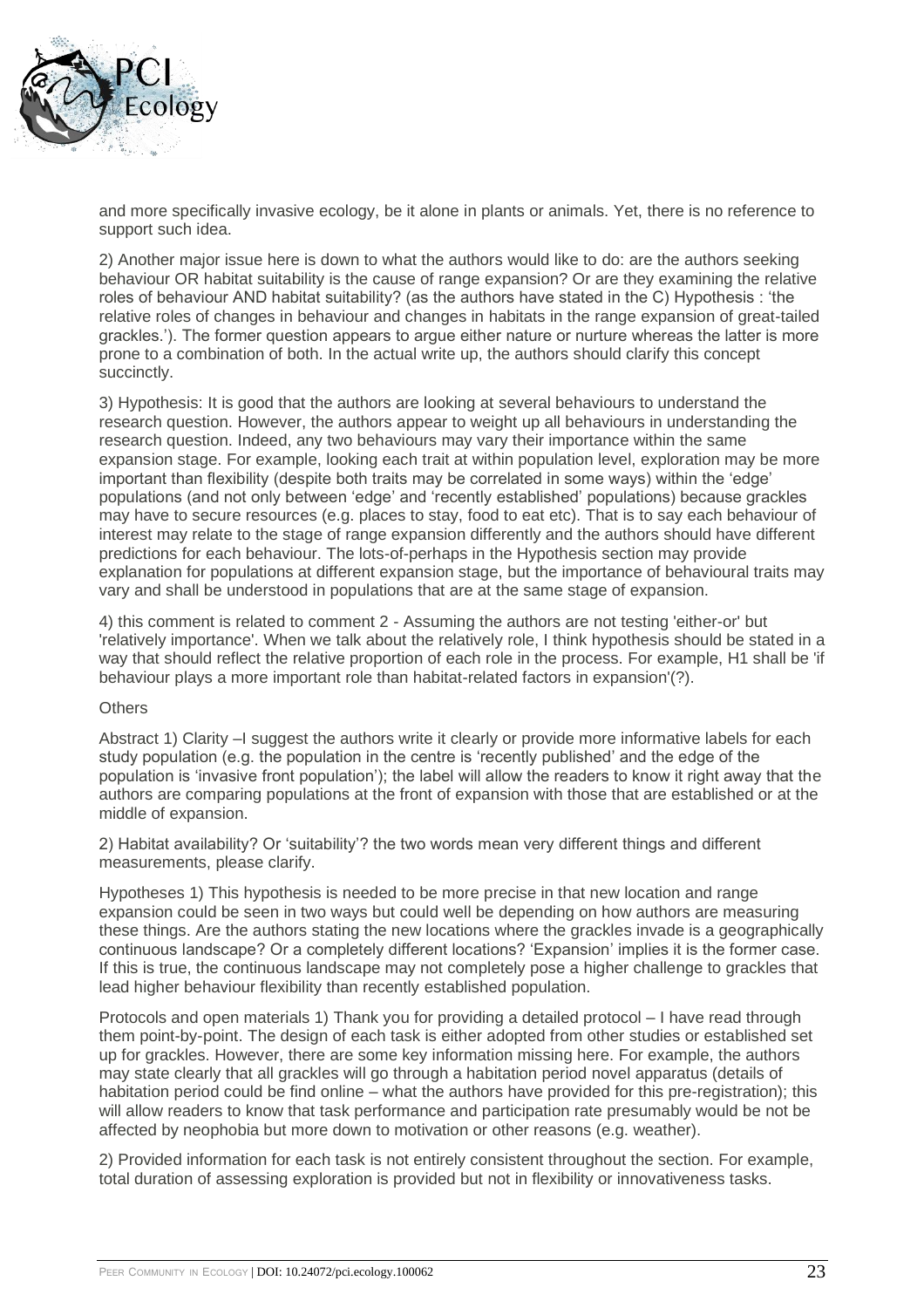

3) The rationales of some measurements are not entirely clear to me. For example, why would the authors need to analyse DNA of grackles, how does the relatedness related to the research question?

4) Suitable habitat: please name a few ecological variables that are important for grackles. Are the authors using some kinds of index to indicate the degree of suitability of a habitat?

5) Flexibility task: how long does it session last for?

6) Innovativeness: What is the flexibility measure for this task? When a bird has successfully used a solution to solve the task, why did the authors block the previously successful solution and not allow the bird to explore an alternative solution? My two cents is there are pros and cons here, if the authors allow a bird to explore new solution, this would be a way to measure natural exploration tendency (which is another variable that the authors are interested in).

7) Exploration – the authors would like to go for simplicity by testing novel object and not novel environment, but what if exploration of novel object and environments correlate with boldness in opposite direction? Also, regarding relevance to what the authors are interested in, one shall assume exploring new environment test (which may allow invasive species to explore novel resources/ 'object') would be related to invasive species expansion. How would the authors measure exploration here? By the frequent of manipulating the object or the duration? I do not get this until I read the analysis plan.

8) Persistence. It is good that the authors have given habituation period for grackles as well as having a relatively strict passing criteria to ensure neophobia would not be a confound for task performance and participation. A note is that the authors may want to clarify why the proportion of trials participated in the flexibility and innovativeness reflect 'persistence' – I cannot get my head around this…as the measure could equally reflect 'high motivation' or 'eagerness to participate in task'.

E. Analysis Plan Model and simulation I agree with the authors that using hypothesis-appropriate mathematical model is a good way to analyse the data. A note on the analyses plan is that although the authors may set prior distribution from available, or the authors', publications, the authors may want to incorporate a larger and smaller mean and SD to increase the robustness of the results (i.e. to reflect whether the results in the current study is covered within the probability distribution).

# *Reviewed by [Tim Parker,](https://ecology.peercommunityin.org/public/user_public_page?userId=1110) 30 Jul 2020*

This pre-registration draft is a plan for studying range expansion in great-tailed grackles. The authors present relatively clear hypotheses and predictions, and detailed analysis plans.

It is my opinion that, as a pre-registration, this draft is almost ready to be archived, although I have some specific suggestions for improvement. For the most part, the methods are presented clearly and with a high degree of detail (except for H3). Also, to the extent that my expertise allows me to evaluate the methods, those methods appear reasonable.

However, I wish to acknowledge that I lack expertise regarding some of the methods in this preregistration, and therefore cannot attest to their sufficiency. In particular, I am unfamiliar with the modeling techniques the authors used as a form of power analysis, and I am unfamiliar with Bayesian statistics. Also, I am unfamiliar with molecular genetics analyses. Finally, I have never conducted the sorts of behavioral assays that form the core of this research.

Hypothesis – Predictions framework:

Because the authors have chosen to present a framework of hypotheses and predictions, I feel compelled point out that they have not used this framework in the traditional manner, and so I found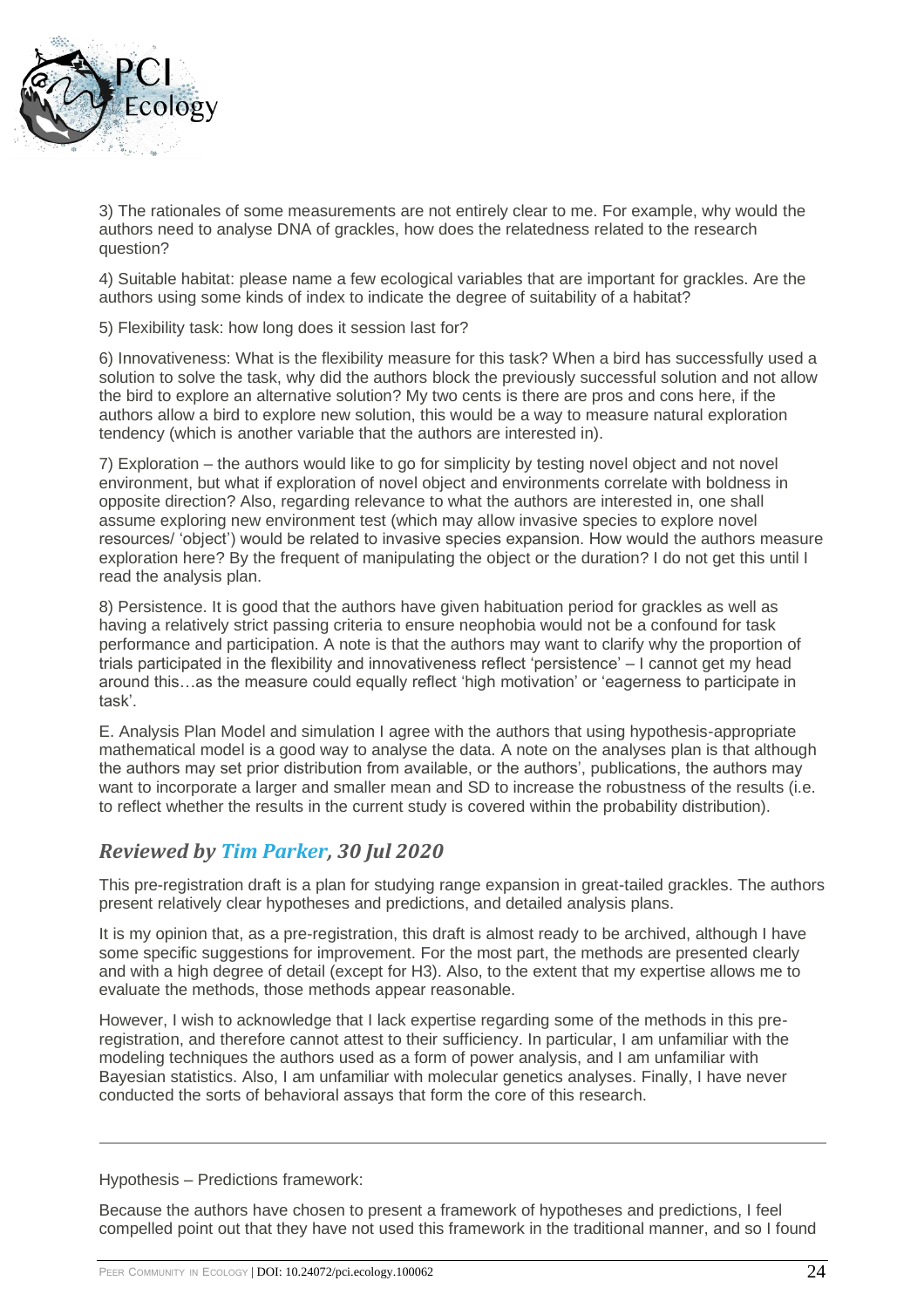

their use of the framework confusing. This is a bit of a pet issue with me, so I apologize in advance for what follows, but I do very much believe that the tendency for the community of evolutionary biologists and ecologists to not rigorously follow the hypothesis-prediction framework when it is invoked hinders understanding and clarity of thinking.

Traditionally, a hypothesis is a tentative statement regarding how the world works, and a prediction of that hypothesis is something that the scientist should be able to observe if the hypothesis is true. Therefore, if the researcher examines the prediction and finds a lack of evidence for it, this should undermine confidence in the hypothesis. Thus a prediction is just a statement of what the researcher should observe/measure given a hypothesis is correct, and a hypothesis cannot have conflicting predictions. If you have constructed conflicting predictions, that is a sign that you have multiple (alternative) hypotheses.

For instance, the way Prediction 1 and Prediction 1 alternative 1 for H1 are presented confused me. I thought you were presenting two divergent (partly conflicting) predictions for the same hypothesis. However, after looking at Fig 1, I decided that 'Prediction 1 alternative' was maybe supposed to be a prediction of H3 (though this prediction as currently worded is not an ideal prediction of H3 as currently worded). Anyway, below is what I wrote in response to that paragraph before I looked at Fig 1. I'm including it here because I hope it will help you recognize my confusion and will help you clarify how you present hypothesis and predictions. I encourage you to re-work your descriptions of all your hypotheses and predictions so that they adhere to the standard framework.

Prediction 1 and Prediction 1 alternative 1 for H1 are in essence two different hypotheses (in part). One hypothesis is something like: the range expansion in great tailed grackles is facilitated by behavioral traits (flexibility, innovation, exploration, and persistence [actually, each of these should probably be considered a separate hypothesis]) that are found disproportionately at the leading edge of the range expansion. The other hypothesis is something like: the range expansion in great tailed grackles is facilitated by behavioral traits (flexibility, innovation, exploration, and persistence) that are characteristic of this species. You could divide up these hypotheses in other ways, but the point is that the predictions for the 1st half of both of these hypotheses are identical (presence of behavioral flexibility/ innovation/ exploration/ persistence at the leading edge), but the predictions for the 2nd parts of both of these hypotheses are different (behavioral flexibility/ innovation/ exploration/ persistence greater at leading edge vs. spread evenly through the entire population).

### **In a pre-registration, clarity about hypothesis and predictions is useful, because this allows the researchers to clearly state what they will conclude about each separate (component of their) hypothesis based on the outcome of each separate prediction.**

protocols: Why not include the detailed protocols for H1 (now in a separate Google Doc) as part of the pre-registration?

Flexibility: Under what condition would you decide to "modify this protocol by moving the passing criterion sliding window in 1-trial increments, rather than 10-trial increments"?

Blinding during analyses: Would you like to present any justification for you lack of blinding?

### Analysis Plan, H1

As I understand it, you present a clear criterion for statistical decisions ("From the pairwise contrasts, if the difference between the distributions crosses zero (yes), then we are not able to detect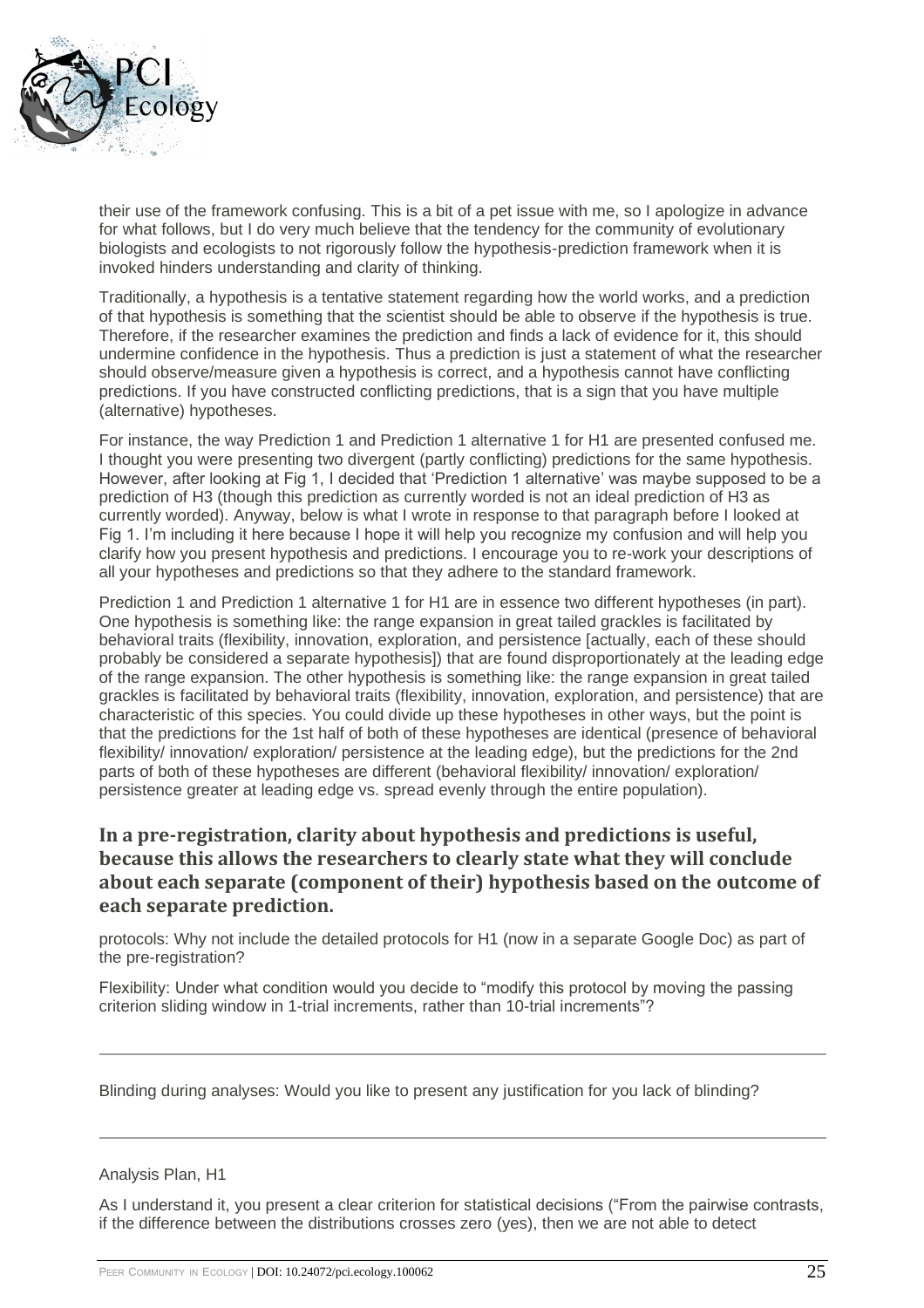

differences between the two sites. If they do not cross zero (no), then we are able to detect differences between the two sites.")

### **However, a bit more explanation here for those not familiar with your analytical methods would be welcome.**

Analysis Plan, H2

# **Is there only one value for 'relatedness' produced by this method? in other words, is their undisclosed analytical flexibility here?**

Analysis Plan, H3

This appears to be the weakest part of the pre-registration (the vaguest portion, and thus the portion for which this pre-registration does not appear to be doing the work of constraining analytical options and thus constraining 'researcher degrees of freedom')

Can you provide more information about some of your explanatory variables? What exactly will the climate variables be? How will predator density be measured? Can you explain 'Distance to the next suitable habitat patch weighted by nearest mountain range/forest'? How will you define 'conspecific population' (for explanatory variable #6)? Will it be the detection of any individuals, or the detection of some minimum number of individuals? Can you provide any more info about your decision making process while fitting models using maxent?

Trivial comments:

Typo in abstract: "We first aim to compare behavior in wild-caught grackled"

### *Reviewed by [Caroline Marie Jeanne Yvonne Nieberding,](https://ecology.peercommunityin.org/public/user_public_page?userId=82) 11 Aug 2020*

Dear Authors, please find in attachment my comments to your proposed research project. Overall it is very interesting and well thought; some of my comments end up being due to finding the place where you produce the information I was looking for. Hopefully some comments will be useful to further improve the link between your experimental work and their relevance to the ecology of the species. Good luck with the covid crisis, Best regards, C. Nieberding.

**[Download the review](https://ecology.peercommunityin.org/download/t_reviews.review_pdf.b9d8bf5030cf5f4b.6c6f67616e5f5043492045636f6c6f67795f323032305f7265766965772e706466.pdf)**

**User comments** *[Managing Board,](https://ecology.peercommunityin.org/public/user_public_page?userId=1852) 2021-09-15 09:04:01* **A slightly modified version of the article can be found at [http://corinalogan.com/Preregistrations/gxpopbehaviorhabitat.html.](http://corinalogan.com/Preregistrations/gxpopbehaviorhabitat.html)**

3 additions were made to the preregistration and **validated by the recommender on 14/09/2021**. These additions are detailed below by the authors:

### *First addition = add a species (boat-tailed grackles)*

We will complete data collection for the first two (out of three) great-tailed grackle populations in early 2022. Due to COVID-19 travel issues, we aren't able to get to our third great-tailed grackle population in Panama in the near future. I am unclear at this point whether we will be able to test the third great-tailed grackle population, but it is fine either way because it was already accounted for as a possibility in the preregistration. Instead, I made arrangements to conduct behavioral experiments on boat-tailed grackles in Florida - the exact same experiments as in Question 1 on the great-tailed grackles. This is something I have wanted to do for a long time and the logistics made it such that it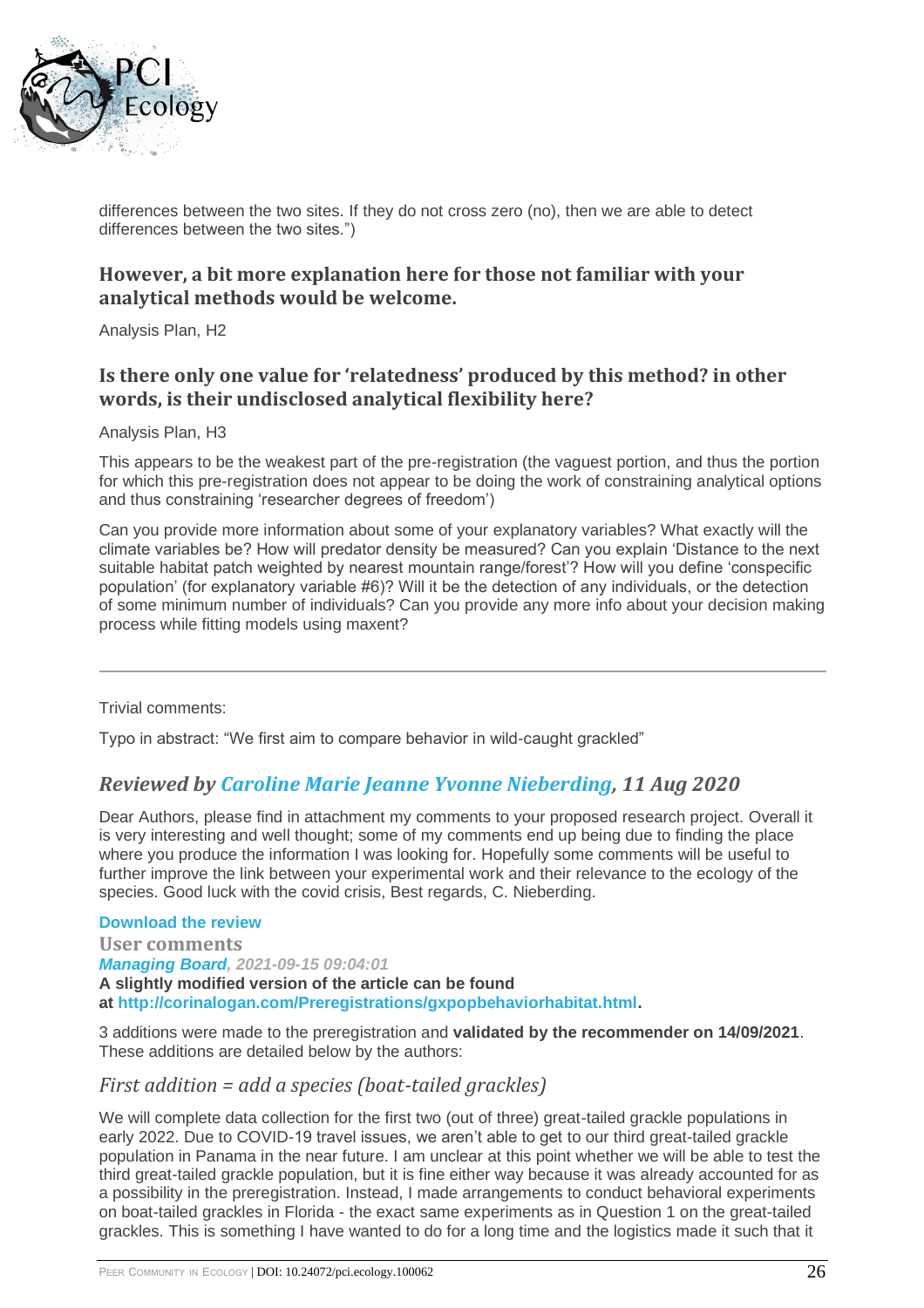

will be better to do this research sooner rather than later. Luckily, my funding was extended to 2028 so we now have the time to add boat-tailed grackles to the line up.

Adding the boat-tailed grackles to the preregistration does not increase the risk of bias because I have never collected any data on this species and nothing is known about how they perform on cognitive tests in general. Data collection would start in September 2022, so no coauthors have seen any of the data. I added boat-tailed grackles to my existing permits and I applied for an additional permit from the Florida Fish and Wildlife Conservation Commission (scientific collecting permit).

Additions (in bold) include: 1) Abstract: 1 sentence 2) Introduction: 1 paragraph (2nd to the last) 3) Research questions: Question 4 and its prediction 6 and its alternatives 4) Methods > Planned sample: 1 paragraph 5) Methods > Sample size rationale: 1 paragraph 6) Methods > Data collection stopping rule: 1 sentence 7) Analysis plan: Q1 - added that Q4 will be included in this analysis (new sentence in bold)

### *Second addition = replace an analysis and add a clarifying table*

8) Replace an analysis: Since receiving in principle acceptance last year, a new analysis for reversal learning was designed by a colleague for a different great-tailed grackle article (see the Bayesian model in Blaisdell et al. 2021 [http://corinalogan.com/Preregistrations/g\\_causal.html\)](http://corinalogan.com/Preregistrations/g_causal.html). This analysis is much more powerful than the one we proposed in this preregistration. The one in this preregistration uses the number of trials to pass criterion in reversal learning (one number per bird), whereas the new model uses data from every choice the bird made in the experiment (can be hundreds of numbers per bird). The new model provides information on two parameters that link to the cognitive mechanisms that have been proposed to underlie variation in behavioral flexibility (phi: the bird's learning rate, and lambda: the bird's rate of deviating from learned attractions). Whereas, the previous analysis simply linked to the general concept of what flexibility is. The new model gives us more power to say something meaningful about our findings. In ANALYSIS PLAN > Flexibility analyses, we marked the analysis we would like to delete (marked as "DELETE BELOW"), and we marked the analysis we would like to replace it with (marked as "REPLACE THE ABOVE WITH BELOW"). We will keep Table 2, but delete the trials to reverse data from this table and move the table to the Innovation Analysis section.

9) Add a clarifying table: we added Table X to METHODS > Sample size rationale, which summarizes what we had already written in the text for each analysis and we added the power analysis results from the new reversal learning model. We added explanatory text for the table (in bold). Note that if these changes are accepted, we will update all table numbers in the manuscript.

Because of adding the handy Table X (which summarizes what we wrote in the text for each analysis), we added a clarification to a great-tailed grackle sentence to make it clear what our minimum sample size would be:  $9.5$ ) Methods > Sample size rationale >  $Q1 & Q2$ : we added the following part of the sentence (in bold) to refer to the minimum sample sizes in Table X: "therefore we approximate that the minimum sample size at each site will follow the minimum sample sizes in Table X"

### *Third addition = minor clarification to Table 1*

Table 1 describes the population characteristics for each of our three field sites. We would like to update the characteristics for the Tempe, Arizona field site because we found a reference that allows us to estimate the start of first breeding at this field site (rather than use the first-ever breeding report in the state of Arizona). This more accurate information is now included in the header for Table 1.

To see all of the track changes, go to the GitHub history for this article

at [https://github.com/corinalogan/grackles/commits/master/Files/Preregistrations/gxpopbehaviorhabit](https://github.com/corinalogan/grackles/commits/master/Files/Preregistrations/gxpopbehaviorhabitat.Rmd) [at.Rmd](https://github.com/corinalogan/grackles/commits/master/Files/Preregistrations/gxpopbehaviorhabitat.Rmd) and click on the individual save events (commits) to view what was changed in that event  $(\text{red} = \text{deleted}, \text{green} = \text{new})$ 

[Reply...](https://ecology.peercommunityin.org/articles/rec?articleId=98&comments=True&replyTo=1) *[Managing Board,](https://ecology.peercommunityin.org/public/user_public_page?userId=1852) 2021-12-17 15:33:56*